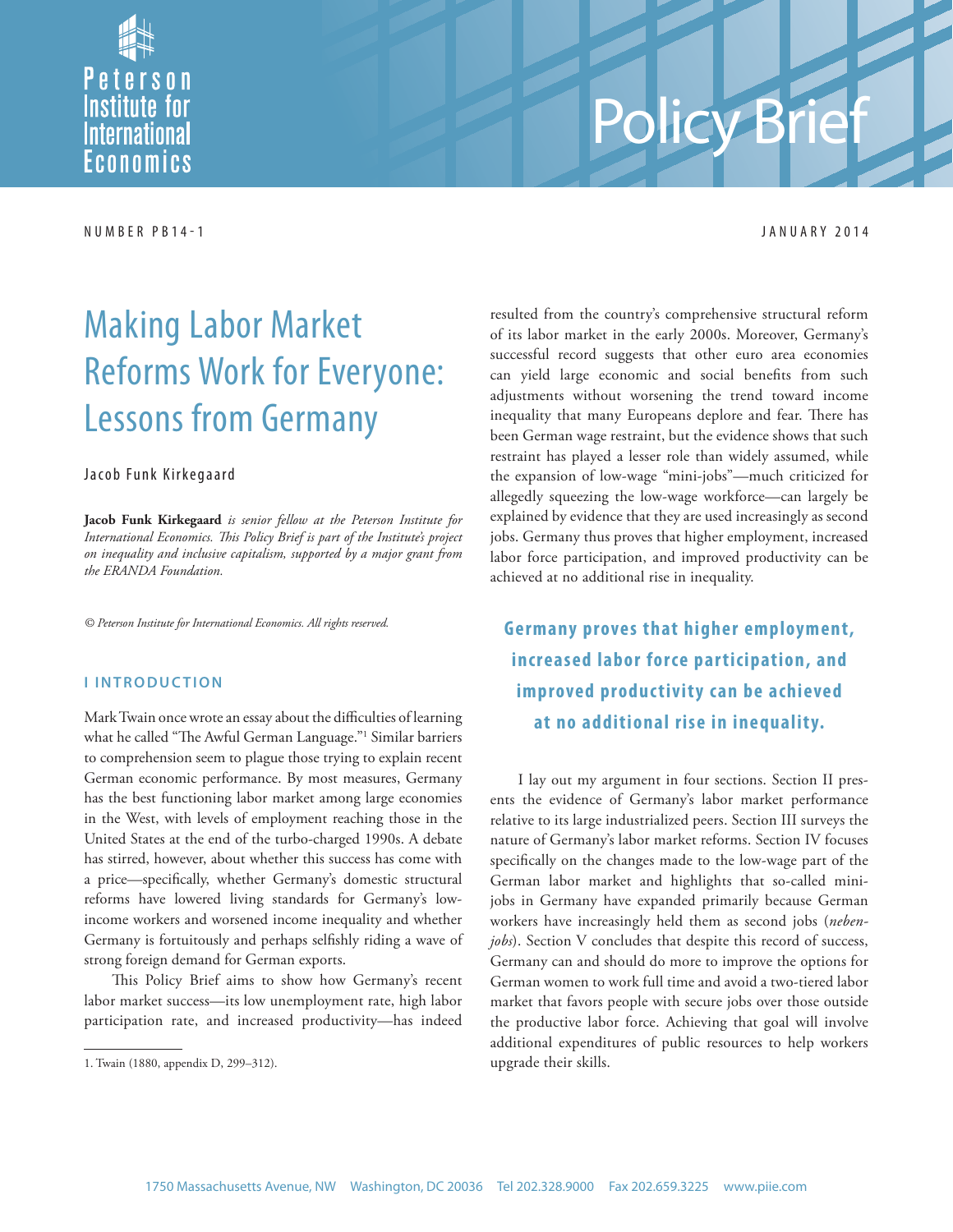#### **II THE HIGH-PRESSURE GERMAN LABOR MARKET OF THE 2000s <sup>2</sup>**

Germany's labor market performance and job levels since 2005 rival those of the United States in the dot-com expansion of the late 1990s, a feat all the more impressive considering that Germany has not had the economic steroids of real estate or asset bubbles. For example, Germany has enjoyed record employment-population ratios of over 73 percent since 2005, eclipsing the traditionally more flexible labor markets in the United States and United Kingdom (figure 1).<sup>3</sup> The contrast with the United States is striking, because US employment rates were 10 percentage points higher than in Germany during the 1990s but are now lower by 5 to 6 percentage points. In the euro area, German job creation contrasts with the stagnation in France and recent recessionary declines in Italy and Spain. In terms of labor force participation (figure 2), Germany has outperformed comparable large industrialized countries since 2005.

Such large-scale changes in the employment and labor force participation ratios rarely get discussed when the more publicized unemployment data are released. They matter greatly, however. Germany's working age labor force participation ratio has increased by 4 percentage points since 2005, while its unemployment rate today is around 6 percent. In other words, all other things being equal, without these increases in labor force participation rates, Germany's unemployment rate today would hypothetically be around 2 percent, well below normal full employment levels. The situation in the United States is the reverse. With a working age employed population of about 137 million,<sup>4</sup> the estimated 4 percentage points decline in the working age employment ratio since 2005 translates<sup>5</sup> into more than 5 million "missing jobs" today, had the US employment ratio stayed constant since 2005. Adding this number to the recorded number of US unemployed yields around 17 million missing jobs, well above the peak levels in early 2010.

German employment growth after 2005 has also been remarkably broad-based across gender and age groups, as illustrated in figure 3. Only teenaged men in Germany are today marginally less likely to be employed than in 2005, while employment among older Germans has dramatically increased in recent years. A fifth of all 60-to-64-year-olds (more than 20 percent in figure 3) have become employed since 2005. As I discuss later, this distribution of German employment gains results from Germany's labor market overhaul of the mid-2000s, and it alleviates the problems of its aging population.

The overall ability of the German labor market to match the unemployed with firms looking for new workers (matching efficiency) has also improved since 2005, as illustrated in the Beveridge curve (figure 4), which combines data on the number of unemployed with the number of firms looking for workers. An improving Beveridge curve moves in the lower left direction over the course of the business cycle to lower unemployment levels and fewer firms looking for workers.

Figure 4 shows how the German Beveridge curve has developed dramatically since 1995. In the pre-euro era until 1999, the German labor market changed little in matching efficiency, while from the introduction of the euro in 1999 to 2005 the German labor market deteriorated as the Beveridge curve moved to the lower right. Since 2005, however, the change in labor market matching efficiency over the business cycles has been positive and toward the left, as German unemployment fell, while fewer firms looked for workers. Something evidently changed in the functioning of the German labor market after 2005.

Moreover, the increase in German labor utilization since 2005 has taken place without sacrificing aggregate Germany productivity levels, as presumably less productive workers entered the economy. Figure 5 shows how broad German labor force utilization (hours worked per capita) fell from reunification in 1991 during the deutsche mark years until 1999 and in the early euro era to 2005. In this period, productivity rose (real GDP per hour worked). From 2005 to 2012 both German labor force utilization and productivity rose, however, in contrast with the time trends in other large European economies and the United States.<sup>6</sup>

#### **III ANALYZING THE LABOR MARKET REFORMS OF GERHARD SCHRÖDER**

One of the ironies of recent German political history is the fact that the all-embracing scope of German labor market reforms, which have yielded considerable successes in recent years, were undertaken by the government of Gerhard Schröder, who led Germany as chancellor from 1998 to 2005, when

<sup>2.</sup> In 1999, Lawrence Katz and Alan Krueger wrote a paper titled *The High-Pressure U.S. Labor Market of the 1990s* describing the extraordinary performance of the US labor market in the 1990s.

<sup>3.</sup> All tables and figures appear at the end of the Policy Brief.

<sup>4.</sup> Based on Bureau of Labor Statistics, Current Population Survey household data.

<sup>5.</sup> Employment ratios are estimated with the total working age population in the denominator, whereas unemployment rates are calculated as percentages of the (smaller denominator) labor force. As such, the percentage point changes cannot be directly compared but relatively understate the implied increase in the current recorded US unemployment rate at an assumed constant 2005 employment ratio.

<sup>6.</sup> Low German annual hours worked and—as will be elaborated below—increasing part-time work keep German hours per capita below US and UK levels, despite a higher employment rate.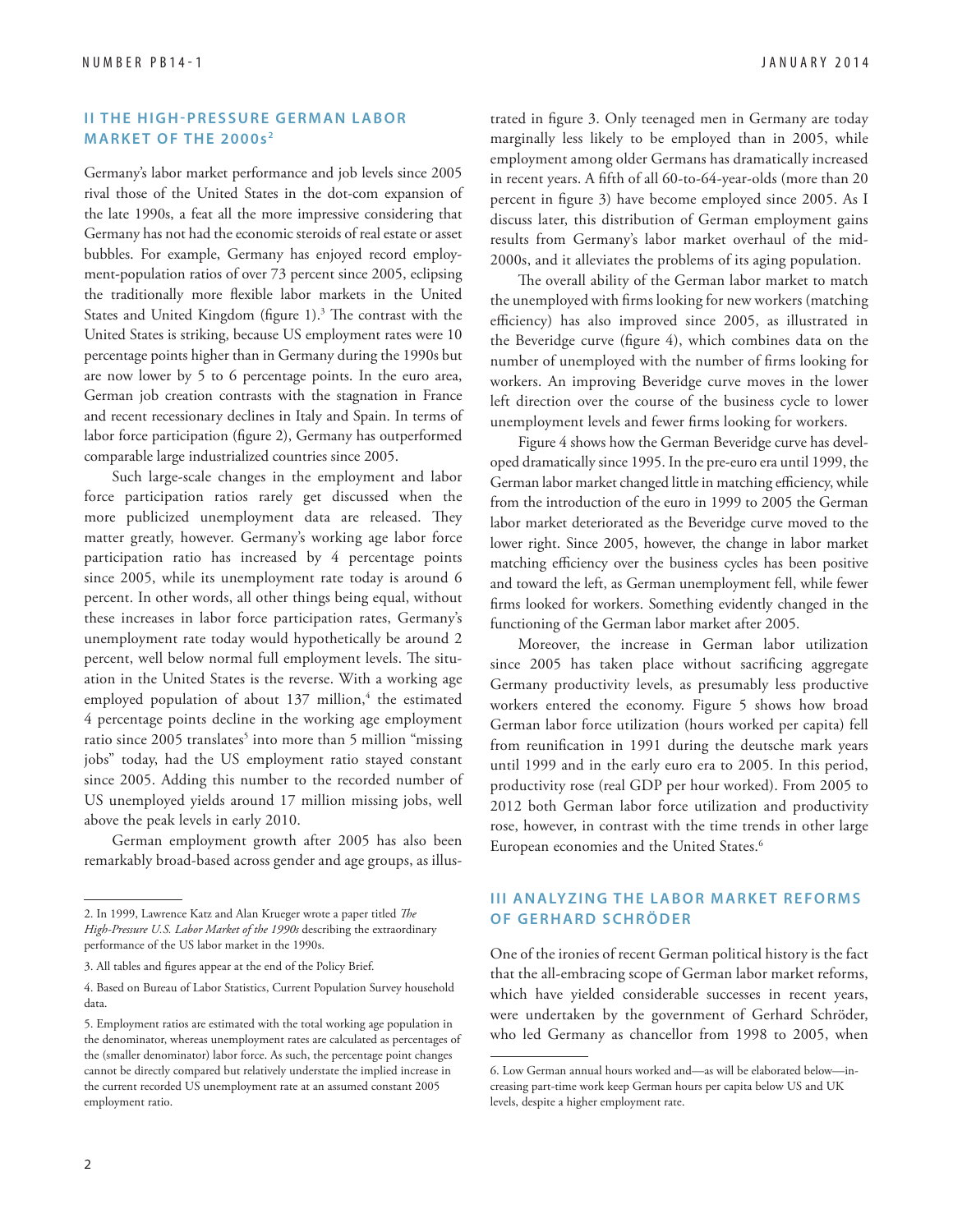his Social Democratic Party was defeated in national elections by the Christian Democrats of Angela Merkel. His record is often underappreciated, or remembered principally by the politically contentious Hartz IV reforms—named after Peter Hartz,<sup>7</sup> who headed a reform commission in that period which reduced long-term unemployment benefits. Germany's reforms were in fact far more comprehensive and complicated, though many analysts single out those they most support or oppose.

Table 1 illustrates their sweeping nature and focus on both supply and demand for labor, including scaling back early retirement options, improved active labor market policies to help the jobless find work, and reorganizations of national employment agencies. Their comprehensive nature contrasts with many piecemeal crisis-induced labor market reforms in recent years in other euro area countries.

Table 1 highlights how the higher employment rates for older workers seen in figure 3 flow from the labor market and retirement options newly available for this group. Unemployment benefits were cut for German workers over 55 and 58 years, while the minimum age for early retirement was raised from 60 to 63 years in 2006–08. Without the opportunity to retire at 60, German workers remained employed. Many analysts have argued that the fact that German wages rose more slowly than wages in many euro area countries after 1999 explains Germany's recent economic resurgence.<sup>8</sup> Domestic wage restraint is cited as the reason for Germany's regained competitiveness in the euro area, enabling it to take advantage of unit labor cost differentials with other euro area countries and enjoy an export boom that has run up large current account surpluses. No doubt the German economy benefited greatly from the boom in the rest of the euro area following the euro introduction, as many others have argued, and from the very high global growth rates in the years before the recent global financial crisis. In the early euro era the country's increasing external surplus indeed contributed to the majority of German GDP growth.

But the euro area unit labor cost divergences can result from many different developments in both Germany and other countries. Figure 6, for example, shows how wage developments relative to Germany in the tradables sector vary widely between different euro area members. Only in Ireland and Spain, two housing-bubble countries with manufacturing sector wage growth higher than in other euro area members, do wage differentials to Germany exceed about 10 percentage points. Meanwhile, Portuguese manufacturing wages have actually fallen dramatically relative to Germany since 1999, despite Portuguese real unit labor costs deteriorating by as much as 20 percent versus Germany by 2007.<sup>9</sup> Limited German wage growth is thus far from the whole explanation for the euro area periphery's uniformly higher labor costs.

The national hourly manufacturing wage data in figure 6 for 1999–2012 may have lost some validity, as German firms acquired the legal option to opt out of nationally negotiated sectoral collective bargaining agreements during the 1990s. Consequently, actual German manufacturing wage moderation during the euro years might be higher than reflected in the reported national data in figure 6. This arises from individual companies accepting more procyclical wages (i.e., lower wage growth in crisis times and higher wage growth in boom times) at the local level, ignoring national collective bargaining agreements. Assuming firm-level wage flexibility has actually increased in Germany since the early 2000s, a similar development should be expected in other euro area peripheral countries. These peripheral countries have also recently allowed firms to opt out of binding national collective bargaining agreements. Having experienced deep recent recessions, companies in Spain and Italy should consequently be expected to use their new-found—but unreported—wage flexibility and secure lower wage growth than what was called for by Spanish or Italian collective bargaining agreements. Any unreported actual German relative wage restraint in the early 2000s beyond what is shown in figure 6 should therefore be a temporary phenomenon, as peripheral firms make full use of their new freedom to negotiate wages down during economic crises.

Wage costs, moreover, are only one component of total gross labor costs to which employer social contributions and other employer taxes must also be added. Even if wage levels are stagnant, such social contributions might go up. Social contributions and payroll taxes are typically paid as a percentage of wages, so the same nominal wage increase will increase total labor costs more in countries with higher levels of social contributions. Level differences in overall labor cost will often also be of such a magnitude that a relatively short period of time of lower wage growth in one country—like in Germany after 1999—will not affect the overall total labor cost differentials between it and its trading partners. Figure 7 illustrates this outcome for Germany, France, Italy, Spain,

<sup>7.</sup> Peter Hartz was a human resources director at Volkswagen (20 percent owned by the German state of Lower Saxony) and close personal advisor to Schröder during the eight years from 1990 to 1998 when he was the Lower Saxony state premier. Hartz resigned from Volkswagen in 2005 following a corporate scandal at the company. See "VW Executive Resigns as Scandal Spreads," *New York Times*, July 9, 2005.

<sup>8.</sup> See, for instance, Whyte (2010).

<sup>9.</sup> Data are from the European Commission's annual macroeconomic (AMECO) database.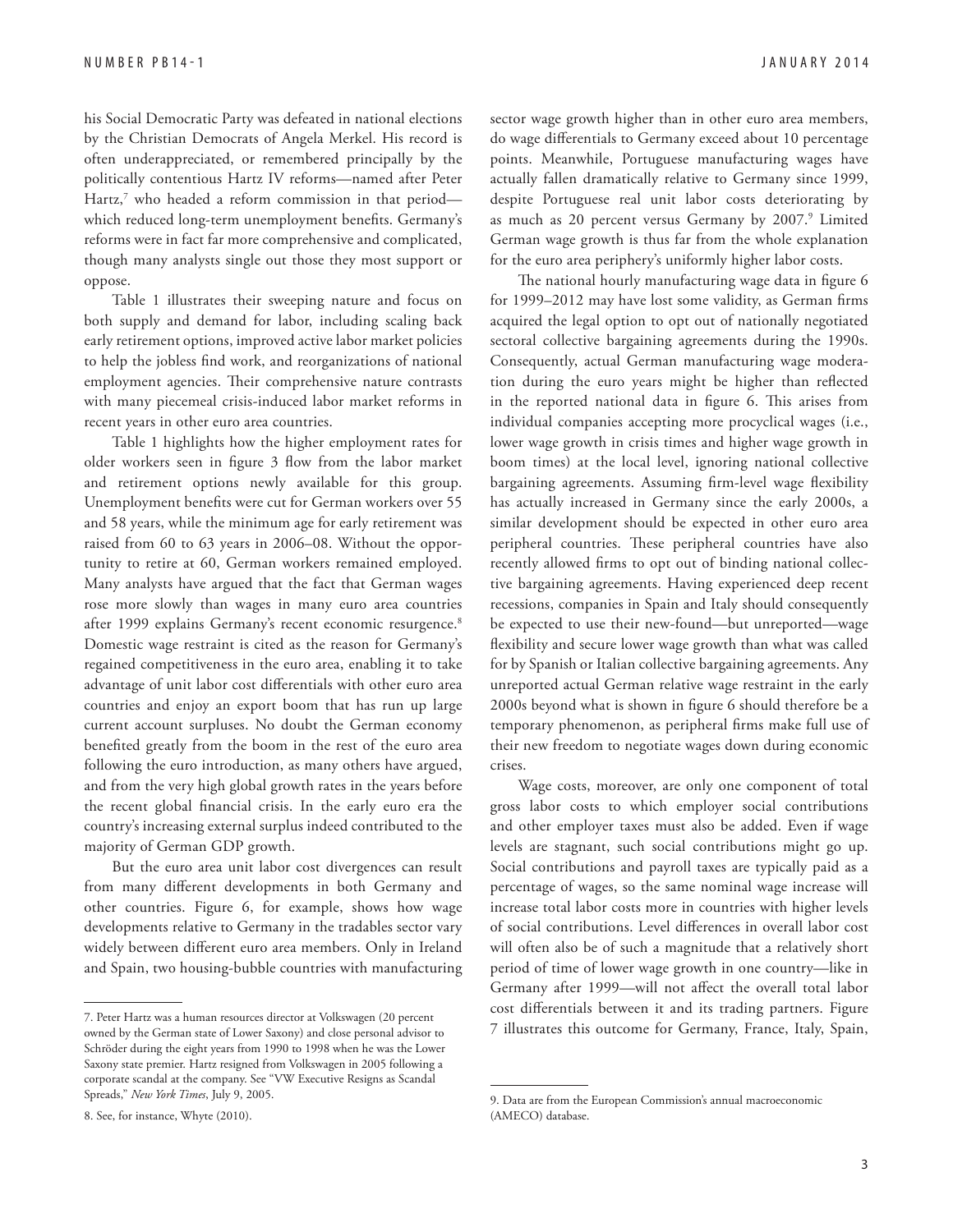Greece, Ireland, Portugal, and the United States in 2000 and 2012.

Figure 7 thus makes it clear that Germany's reputation as a "low wage country" is without foundation. Germany had the highest total gross labor costs at the beginning of the euro era<sup>10</sup> among the included countries, and it still has the highest total gross labor costs by a significant margin. In fact figure 7 shows

**While the German labor market has benefited from for tuitous external circ umstances, the comprehensive reforms implemented by Gerhard S chröder are the major reason for its post-2005 resurgence.** 

that German total gross wage costs grew *faster* than in most of the other countries between 2000 and 2012.11 As a share of total German gross labor costs, French, Italian, Spanish, Greek, and American costs have all fallen since the introduction of the euro.

Accordingly, while the German labor market has benefited from fortuitous external circumstances, the comprehensive reforms implemented by Schröder are the major reason for its post-2005 resurgence.

#### **IV GERMAN JOB GROWTH HAS BEEN WIDESPREAD AND NOT JUST IN THE LOW-WAGE SECTOR**

Figures 1 and 2 showed how national German labor force participation and employment ratios increased since 2005, a trend that continued throughout the global economic crisis, despite a drop in GDP that was bigger in Germany than in the United States. Some attribute the rise in the ratios to an expansion of low-wage jobs and a lack of traditional social protections.<sup>12</sup> I argue that this analysis is based on flawed readings of German employment data. True, Germany does not (yet) have a statutory minimum wage, for historical reasons, partly because of the tradition of social partners' self-regulation and the postwar desire to decentralize the German economy. True also, low-wage jobs have expanded in Germany since 2005. But this trend represents a minor part of the German jobs miracle since 2005.

Figure 8 shows that Germany has created more than 3 million jobs with full social protections and contributions since 2005, a number exceeding the 2 million decline in the number of recorded German unemployed in the same period.

In other words, since 2005, more than a million Germans have taken jobs after being previously inactive. Germany has thus not only brought down unemployment but also materially reduced inactivity levels through an expansion of fully socially insured jobs.

Some might note that this record came at the expense of German workers and occurred in the newly liberalized low end of the wage distribution (Hartz II in table 1). Some metrics do show that income inequality in Germany has increased in recent years and that the 22 percent share of Germans earning two-thirds or less of the national median gross hourly earnings is higher than in any other Western European euro member.

But the same data<sup>13</sup> show that in 2006 Germany had over 20 percent of workers in the same group and with a median wage of more than €15 per hour—above the euro area median wage level. The recent German labor market reforms have thus not led to an explosion in German inequality but rather a modest increase also witnessed in many other EU countries.

Figures 1 and 3 also make it clear that the recent positive German labor market developments and the modest increase in inequality have taken place amid a massive expansion of the total German employed labor force. That trend is dramatically different from what occurred in the United States, for example. Many analysts might note that a large increase in job creation in return for only a very modest increase in inequality is a positive tradeoff that other countries would happily embrace. To understand how the deregulation of Germany's low-wage sector worked after 2003, one must look at the Hartz II round of labor market reforms (see table 1 for details). The following major changes were introduced into the German labor code concerning the low-wage or mini-jobs:<sup>14</sup>

1. The monthly minimum income limit for mini-jobs was raised from  $\epsilon$ 325 to  $\epsilon$ 400,<sup>15</sup> thereby increasing the income threshold for this type of job contract in Germany.

[13. Eurostat Structure of Earnings Survey, http://epp.eurostat.ec.europa.eu/](http://epp.eurostat.ec.europa.eu/statistics_explained/index.php/Earnings_statistics) statistics\_explained/index.php/Earnings\_statistics.

<sup>10.</sup> OECD Taxing Wages statistics are only available on a comparable methodology from 2000 onwards.

<sup>11.</sup> The seemingly counterintuitive result that Portuguese gross labor costs grew faster than in Germany—rising to 47 percent of Germany's in 2012—over this period, while figure 6 showed manufacturing hourly rates declining relative to German wages, most likely originates in the very large wage increases in the Portuguese nontradables sector. These are included in the aggregate data in figure 7 but not in the manufacturing sector data in figure 6.

<sup>12.</sup> See, for instance, Adam Posen, "Germany is Being Crushed by Its Export Obsession," *Financial Times*, September 3, 2013.

<sup>14.</sup> See Bundesagentur für Arbeit (2007) for details.

<sup>15.</sup> Raised to €450 per month in 2013. See Yasmin El-Shaif, "Geringfügig Beschäftigte: Minijobber Dürfen Künftig Mehr Verdienen" ["Low-wage Workers May Earn More in the Future"], *Der Spiegel*, June 7, 2012.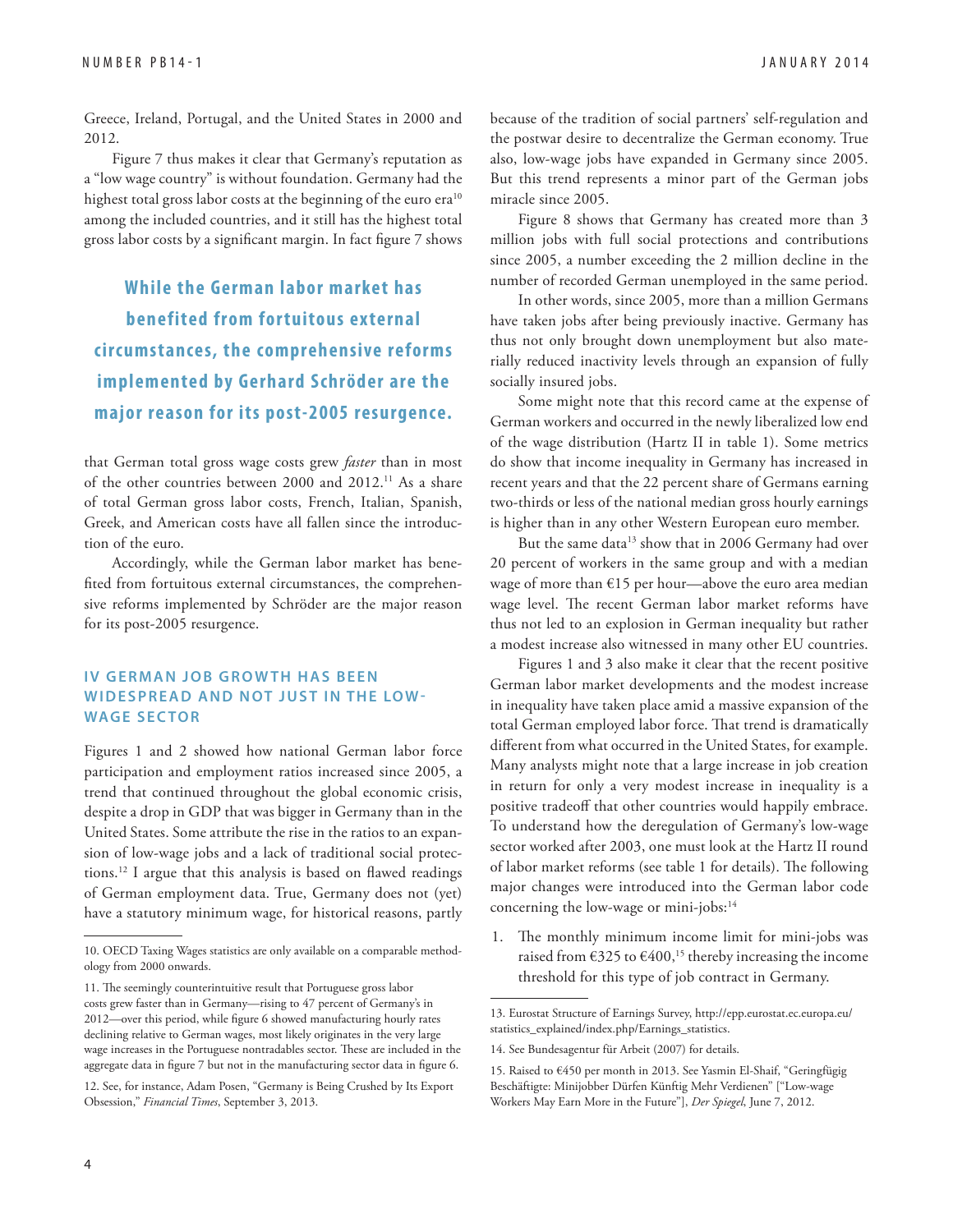- 2. The employer is obligated to pay a 25 percent "flat tax" on top of gross wages (12 percent for pensions, 11 percent for healthcare, and 2 percent taxes) for a mini-job.
- 3. For mini-jobs in private households, social contributions are only 12 percent (5 percent each in pensions and healthcare and 2 percent taxes).
- 4. The ability to have a mini-job as a second job alongside a primary job with full social contributions was introduced.
- 5. So-called midi-jobs with a monthly income limit between €400 and €800 were introduced.<sup>16</sup>

These changes have several important implications for understanding mini-job (e.g., German low-wage job) data. First, a mini-job entails a contract with a monthly income limit. But this type of job does not require clocking a certain number of hours to earn the statutory (now)  $\epsilon$ 450 minimum. A worker might reach the minimum income threshold by working just a very few hours at a relatively high hourly wage. Second, only the employee is exempt from social security contributions, whereas the employer is not. Some social contributions are therefore made for mini-jobs, though a worker can increase his/her income through a mini-job without having to pay any social charges. This means that a worker faces a low marginal tax rate on mini-job income, giving the worker an incentive to increase working hours and add to take-home pay by taking a mini-job. Third and crucially, German workers can now hold both a regular job and a mini-job without having to pay social contributions on the combined income. This means that a large increase in recorded mini-jobs does not necessarily imply an increase in "low income workers" in Germany. The increase could in fact stem from an increase in the number of Germans with more than one job, of which one is a low-wage mini-job.

Figure 9 breaks the 7.5 million reported German lowwage "mini-jobs" into their two constituent parts: "low wage only mini-jobs" and "mini-jobs as side jobs," as this jobs category was created in 2003. Figure 9 also shows the development in the main category of jobs with full social insurance. (Social contributions are paid by both the employer and the employee.)

Most of the increase in the number of mini-jobs—from a little over 4 million in 2003 to 7.5 million today—is accounted for by the new category of mini-jobs as "side jobs," or second jobs. More than 2.5 million such side jobs have been created in Germany since 2003, whereas the increase in stand-alone mini-jobs was only about 600,000 in the first 15 to 18 months after Hartz II was implemented in 2003. Thus the apparent large headline increase in low-wage mini-jobs in Germany since 2003 is misleading, a "statistical mirage" attributed to the expansion in flexibility legislated with the Hartz II reforms.

Since the beginning of 2005, when more than 3 million jobs with full social insurance contributions were added in Germany, the number of stand-alone mini-jobs has been flat at under 5 million. Except for the early period of Hartz II's operation, there is no evidence that liberalizing low-wage mini-jobs in Germany has come at the expense of job creation at higher wage and social security contribution levels. Indeed, the opposite is the case. Figure 9 is a strong reminder that in Germany all types of jobs have increased in recent years.

At the same time, the distribution of mini-jobs between stand-alone and side jobs is uneven across age groups. Figure

### **The apparent large headline increase in low-wage mini-jobs in Germany since 2003 is misleading…all types of jobs have increased in recent years.**

10 shows that in 2013 half the mini-jobs among prime-age workers—the 25-to-54-year age group—are side jobs. Standalone mini-jobs account for the majority of mini-jobs for both young and older workers.

The young and the old in Germany are thus disproportionally prone to having a mini-job as their only source of wage income. But figure 10 shows the number of primeage Germans with a mini-job as their only job has actually declined slightly from 2003 to 2013.<sup>17</sup> Strong growth in fully insured jobs has enabled prime-age workers to transition from stand-alone mini-jobs to fully insured jobs; at the same time, these workers have also increasingly taken up mini-jobs as side jobs.

The strong growth in mini-jobs as side jobs in Germany since 2003 is also probably related to German women increasingly taking up part-time jobs with full social insurance. Figure 11 breaks down German jobs with full social insurance by working time and gender from 2005 to 2011Q2.

Figure 11 shows that more German men than women work full time. Job growth in this category from 2005Q2 to 2011Q2 was somewhat evenly distributed among men (1.06

<sup>16.</sup> Raised to €450 to €850 per month in 2013. See El-Shaif, "Geringfügig Beschäftigte."

<sup>17.</sup> The overall decline in stand-alone mini-jobs for the 25-to-54-year age group from 2003Q2 to 2013Q1 is very small from 2.195 million to 2.187 million.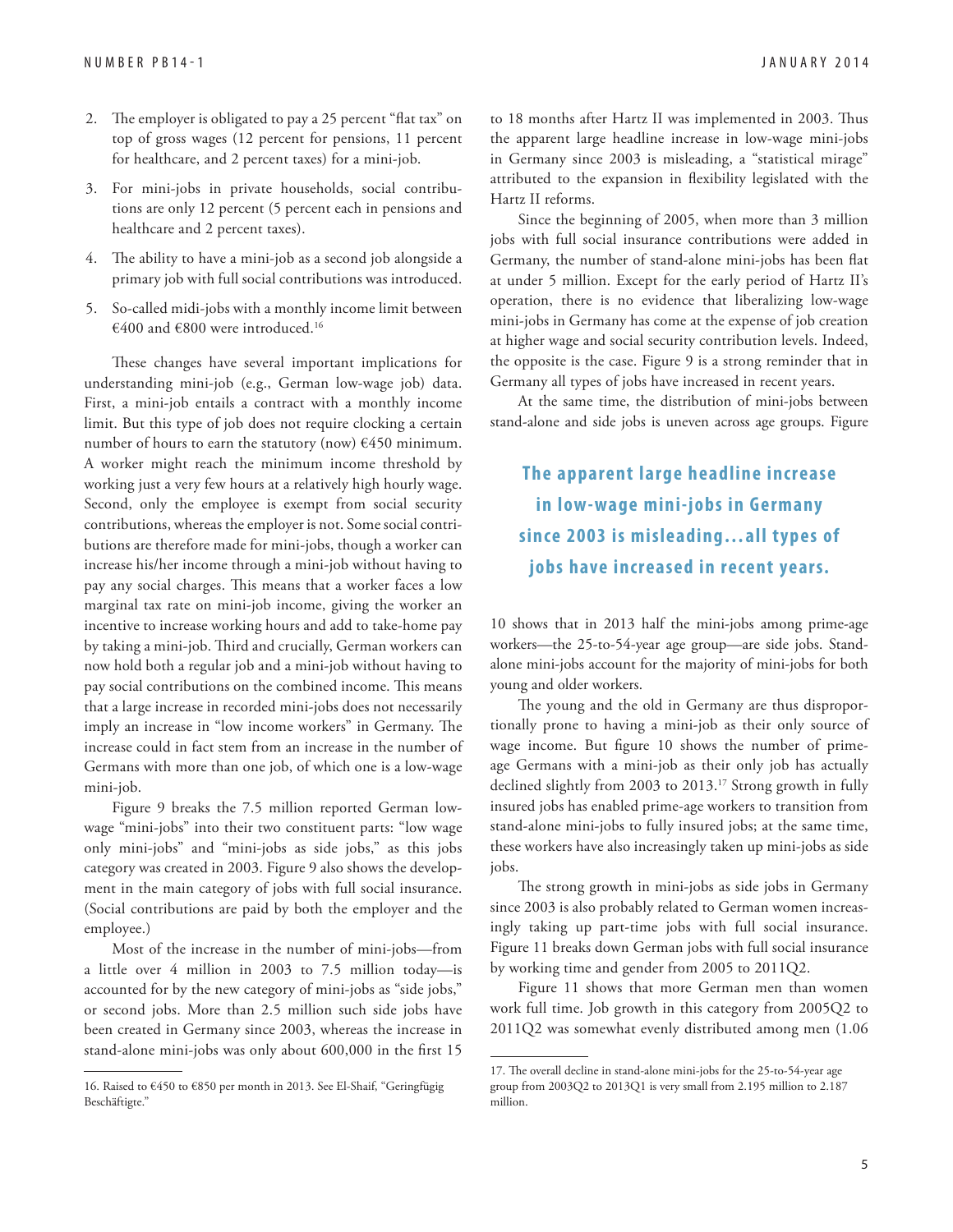million) and women (1.24 million). But whereas German men largely entered into additional full-time jobs (728,000), almost all German women started a new part-time job (972,000). Many German women employed part-time with full social insurance probably also hold a mini-job as side job.

When data in figure 9 are broken down by gender in figure 12, they reveal a gender differentiated impact of the 2003 minijobs reform. Almost all the newly created mini-jobs for German women are in the mini-job as side job category (which more than doubled from 660,000 to 1.5 million), while the number of stand-alone female mini-jobbers has been basically stagnant since 2003. Meanwhile, among male German mini-jobbers, the increase is more evenly distributed, with two-thirds (~600,000) of new jobs in the mini-job as side job category and one-third  $(-300,000)$  in the stand-alone mini-job category. The liberalization of the mini-jobs category in 2003 thus seems to have helped Germans combine two jobs—one part-time (with full social insurance) and one mini-job.

Comparing the sectoral distribution of mini-jobs and regular full social insurance jobs in Germany (figure 13) reveals that mini-jobs are disproportionally concentrated in traditional seasonal and high-labor-turnover sectors like agriculture, construction, wholesale and retail trade, hotels and restaurants, and household activities.18 Meanwhile, mini-jobs are less prevalent in traditionally higher-skilled and unionized sectors like manufacturing and healthcare.

Figure 13 further illustrates that mini-jobs have been modestly used in manufacturing, indicating a limited impact of mini-jobs on wage and unit labor costs in this important tradables sector.

Hartz II and the mini-jobs reform liberalized Germany's low-wage workforce and spurred the growth of regular parttime jobs in Germany. The German labor market reforms are in some ways similar to other partial labor market reforms in the euro area, which liberalized conditions for women and young people. The German labor reforms (table 1) did tighten conditions for older workers, while doing relatively little to increase flexibility among prime-age "insider workers" holding full-time jobs with full social contributions. The risk therefore is that Germany's labor market reforms have aggravated the "insider-outsider" labor market (those with secure jobs and those outside the labor force). Women, youth, and older workers (e.g., outsiders) in Germany now have better incentives to take up jobs, but many of those jobs lack the employment protections enjoyed by prime-age men (insiders). The increase in overall German labor market flexibility is therefore concentrated only among some groups of workers. See box 1 for the potential impact of the new federal minimum wage in Germany.

The risk of aggravating the "insider-outsider" labor market is lessened because of the actual flexibility among German "insider" workers and short-time workers, or *kurzarbeit*. 19 *Kurzarbeit* is a German labor market tradition that encourages traditionally protected workers to work fewer hours during a crisis, while receiving temporary income support from the government. The system enabled German aggregate labor utilization in 2009 to adjust to a 5 percentage point decline in German GDP without increasing unemployment. These wage supplements went to workers forced to accept fewer hours during the Great Recession, which did not last as long as feared. German exporters quickly returned to growth and the need for wage subsidies subsided. Many analysts regarded the system as a "one time wonder," but *kurzarbeit* in 2009–10 was not without precedent. It was the latest historical example of the German economy's insider workers adjusting to adverse shocks by absorbing the downturn across a large number of workers, avoiding mass layoffs. Figure 14 shows the historical spikes in *kurzarbeit* benefit recipients in Germany since 1950 and highlights the strong historical procyclicality of *kurzarbeit.*<sup>20</sup>

Since the early period of the *Wirtschaftswunder* of German postwar reconstruction, the German economy has repeatedly experienced large temporary increases in *kurzarbeit* benefit recipients. This happened in 1967, after the oil price shocks of 1973 and 1979,<sup>21</sup> after reunification in 1990 in East Germany, and then again in 2009, when large layoffs were averted.<sup>22</sup> Actual aggregate flexibility among German "insider workers" in a crisis is higher than what metrics focusing on individual job protection clauses suggest.<sup>23</sup> This is particularly the case in

<sup>18.</sup> The mini-job sectoral classification is based only on jobs for which sectoral specification is available. As a result, these data likely substantially underestimate the prevalence of mini-jobs in private households in Germany.

<sup>19. &</sup>quot;*Kurzarbeit* workers" are defined as employees who due to a temporary work outage of more than 10 percent of the employer's total usual hours are placed on reduced individual hours, entitling them to receive partial unemployment benefits (kurzarbeitergeld).

<sup>20.</sup> See Will (2010) for a detailed analysis showing the legal origin of *kurzarbeit* in Germany going back to 1909.

<sup>21.</sup> The annual average gross *kurzarbeit* recipient data shown in figure 14 underestimate the relative importance of *kurzarbeit* in earlier German recessions, when total West German employment was substantially lower than today.

<sup>22.</sup> The relatively limited increase in *kurzarbeit* in the crisis/stagnation years of 2002–03 is noteworthy and highlights that during this period, the slowdown in the German economy was not short-term and cyclical but rather structural in nature. This consensus in Germany ultimately provided the foundation for Schröder's Agenda 2010 reforms highlighted in table 1.

<sup>23.</sup> The Organization for Economic Cooperation and Development (OECD 2013, chapter 2) lists Germany as having the most rigid employment protection legislation to protect permanent workers against individual and collective dismissals in the OECD today.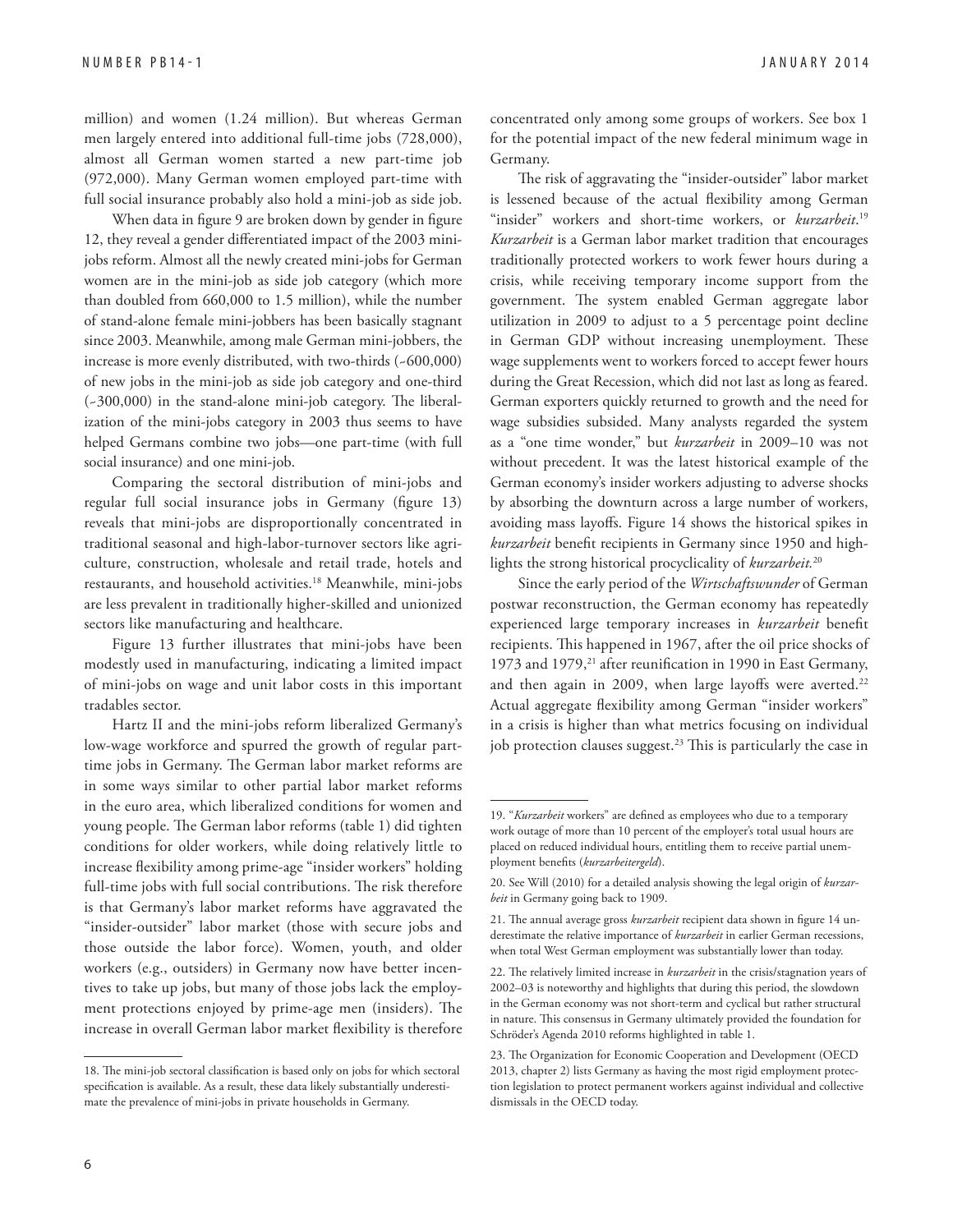#### **Box 1 Potential impact of the new federal minimum wage in Germany**

Germany has traditionally left wage-setting to social partners and therefore has no statutory minimum wage. As part of the recent grand coalition, the Angela Merkel's Christian Democratic Union (CDU) accepted the proposal of the Social Democratic Party (SPD) for a new German federal minimum wage of €8.50 a hour.<sup>1</sup>

The impact of a new minimum wage will depend on how it is implemented. The SPD estimates that its proposal would affect about 6.8 million German workers earning less than €8.50 per hour, while the German wage distribution data from 2010 show that 21 percent of all employees earn less than the low-wage threshold of €10.26 per hour.<sup>2</sup>

Figure B.1 uses the average weekly hours of German employees to estimate the monthly wage level of the SPD's proposal. At 34.4 hours per week for four weeks a month, the SPD's new minimum wage would be at the upper end of EU statutory minimum wages at around €1,170/month. That is about the level in the United Kingdom but below those in other continental economies like France, the Netherlands, and Belgium.<sup>3</sup>





Source: Eurostat and author's calculations.

The grand coalition agreement<sup>4</sup> is vague on the precise rules that will govern Germany's new minimum wage. According to the agreement, it would come into effect in 2015, though sectors covered by agreements among the social partners may be exempted until 2017. Moreover, the 12 sectors already covered by the Posted Workers Act (Arbeitnehmer-Entsendegesetz

(continues on next page)

<sup>1.</sup> See the SPD website at www.spd.de/themen/102812/arbeit.html.

<sup>2.</sup> See DESTATIS (2012).

<sup>3.</sup> Like Germany, Denmark, Italy, Cyprus, Austria, Finland, and Sweden also do not have statutory minimum wages.

<sup>4.</sup> The agreement is available at www.cdu.de/sites/default/files/media/dokumente/koalitionsvertrag.pdf.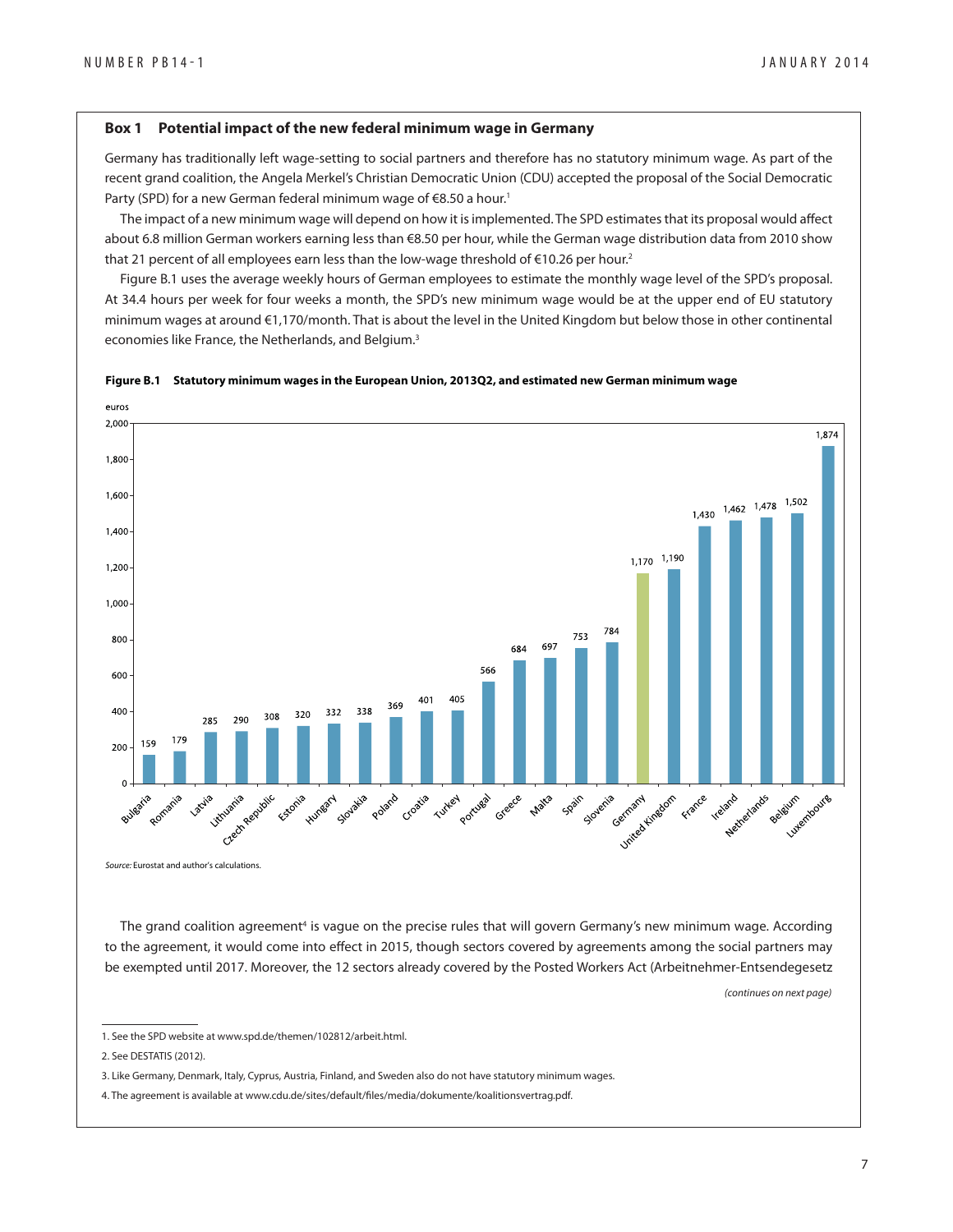#### **Box 1 Potential impact of the new federal minimum wage in Germany** (continued)

[AEntG]) in federal German law will be permanently exempted. Several of these regulated sectors already have minimum wages of around €7.50 an hour in the former East Germany,<sup>5</sup> making it likely that they will remain below the new €8.50 minimum after 2017. In fact, the coalition agreement calls for an expansion of the coverage of the Workers Act to still other sectors of the economy.

A German sector falls under the AEntG's jurisdiction if the social partners in the sector request that the federal Ministry of Labor and Social Services elevate their agreed wage and working conditions as "generally binding in their sector." This is typically requested if a sector is subject to competition from foreign-owned firms not bound by the German collective bargaining agreements. Some sectors have also had a minimum wage dictated by the AEntG rescinded again.<sup>6</sup> The federally mandated minimum wage under the AEntG amounts to a voluntary option for the social partners in a sector. Many more sectors will likely seek to come under its coverage if the partners feel that such a step is in their best interest. The €8.50 minimum is thus an optional minimum.

The new minimum wage will also be subject to regular review by a new commission of the social partners—who for decades have opposed a federal statutory minimum wage in Germany—with the power to adjust it "as required." If the new minimum is found to damage job creation, it could be lowered again, notably in East Germany. The new German minimum wage therefore may not last very long at the agreed (by the politicians) €8.50 an hour level.

The German minimum wage would also have different effects in different sectors. It may not affect manufacturing at all because minimum wages agreed by the social partners in that sector already exceed €8.50 an hour. The new minimum wage therefore would likely have a negligible effect on German tradables unit labor cost. Instead the impact will be felt more strongly in traditionally high-labor-turnover sectors like hotels and restaurants and construction. At around €1,170 per month, the new minimum wage would seemingly outlaw the lower-wage mini-jobs at only €450 a month. Hence, it could potentially affect many hard-to-employ Germans working in mini-jobs. The new minimum wage is binding at the hourly wage level, however, and would not necessarily affect mini-jobs with few monthly hours. Nor is it clear how an hourly minimum wage would affect mini-jobs as side jobs.

The overall economic effect of a carefully calibrated and gradually phased in minimum wage in Germany may therefore be relatively muted.

5. For instance, security services (Sicherheitsdienstleistungen) and indoor maintenance cleaning (Innen- und Unterhaltungsreinigungsarbeiten). 6. For instance, this is the case in mail delivery services and some mining and laundry services.

manufacturing, where *kurzarbeit* programs were prevalent in 2008–09.

By avoiding layoffs in crises, employers also benefit by retaining their high-skilled workers, softening the adverse effects of the country's demographic decline and future worker scarcity. The system also helps employers scale up production again when a recovery begins. *Kurzarbeit* institutions are thus beneficial to a high-skilled manufacturing economy like Germany, which faces volatile external demand for its products.

*Kurzarbeit* labor market institutions have evident redistributive and inequality implications. They reduce cyclical layoffs among insiders and work as an additional de facto "automatic stabilizer" providing direct and immediate income support for workers who remain on the job in a crisis. Moreover, the practice encourages German firms to train their workers, as they face fewer risks of having to fire them in times of economic volatility.

But there is a downside to the benefits of this system. The highly prized flexibility it provides may inhibit creative destruction forces and the innovation that it encourages, freezing sectoral economic shares at their historic levels when change might be in order. *Kurzarbeit*'s subsidizing of insider employment enables too many companies (especially in manufacturing) to avoid necessary changes, impeding productivity growth and discouraging reallocation of resources to promote innovation and entry into faster growing sectors of the economy. Thus the increased flexibility and advantageous human crisis impact of *kurzarbeit* institutions pose the adverse risk bias favoring high-skilled and successful incumbent firms at the expense of new, fast growing, and entrepreneurial firms.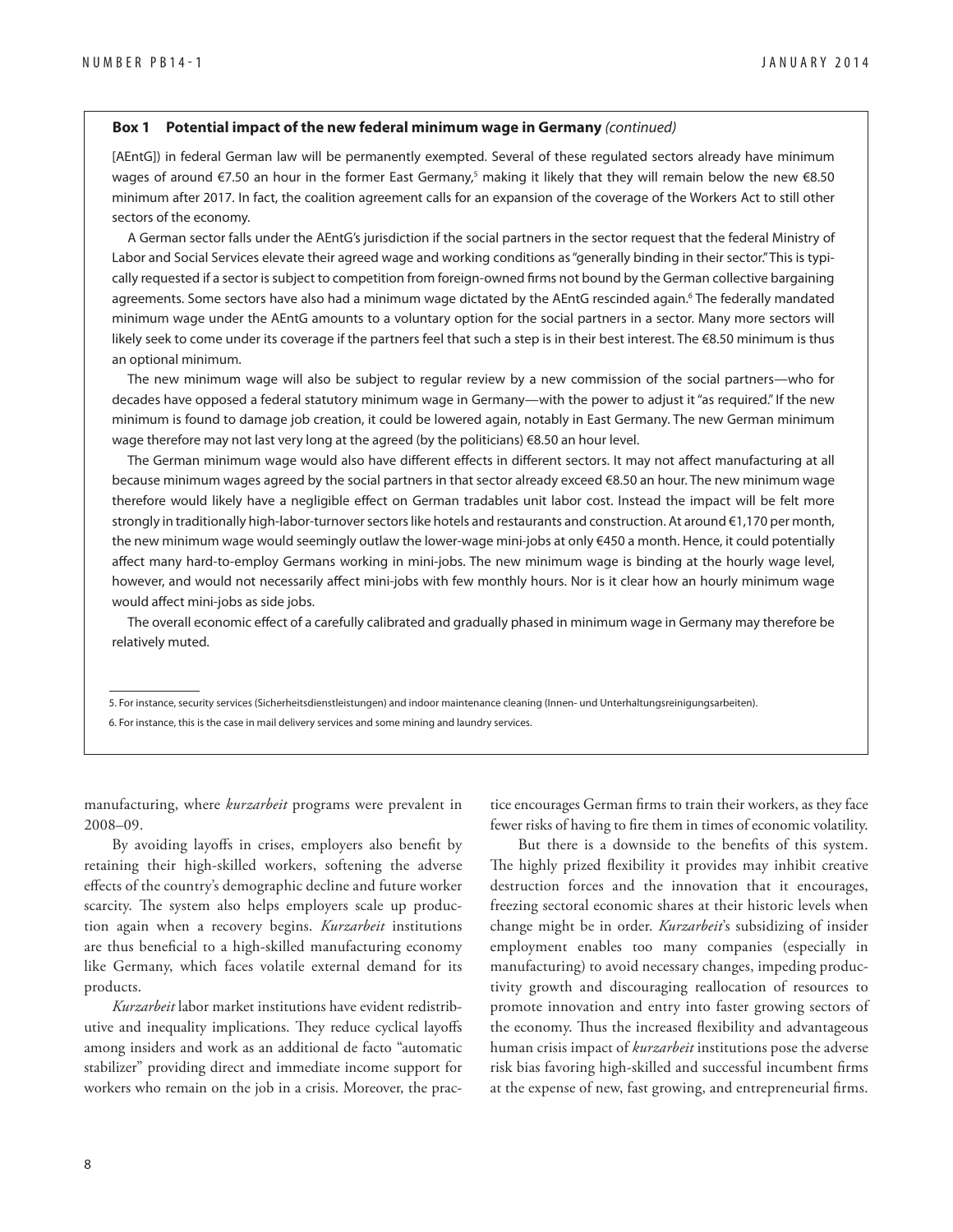The degree to which this is a desirable outcome involves broader societal choices outside the scope of this Policy Brief. But at the time of this writing—and paraphrasing only slightly—Germany's practice of making BMWs as opposed to moving into high-speed financial derivatives trading hardly seems an outlandish public policy choice to make.

#### **V CHALLENGES FOR THE NEXT GRAND COALITION IN GERMANY**

This Policy Brief illustrated six basic points about recent German economic performance and showed how comprehensive structural reform can yield large economic and social benefits. First, Germany has the best functioning labor market among large economies in Europe and the United States. Second, German wage restraint is of a relatively limited magnitude compared with most euro area countries and hence fails to explain the uniformly large intra–euro area unit labor cost divergences between Germany and other members after 1999. Third, total German labor costs per worker continue to exceed costs in other major EU countries and the United States. Fourth, Germany's recent labor market revival has not come about through the expansion of predominantly lowwage jobs. Fifth, the expansion of mini-jobs in Germany since 2003 has overwhelmingly taken place as second jobs. And sixth, the successful reliance on *kurzarbeit* programs in 2009 was not an innovation but rather another instance of labor input adjustment in favor of "insider workers" in Germany.

Germany thus shows that countries can reform labor markets comprehensively and enjoy higher employment, higher labor force participation, higher productivity, and no increase in inequality beyond what other countries have experienced. This is a powerful message to other European countries and even the United States, which languishes with an increasingly European looking labor market despite historically superior labor market performance than Europe. Other euro area countries should learn from the comprehensive nature of Germany's reforms and their generally liberalizing direction, while Washington should take in how successful public policy supports active labor market programs and provides for worker retraining options.

Germany's experience also provides an example of why short-term growth concerns need not justify delays in implementing required reforms. The outgoing German coalition of Chancellor Merkel's Christian Democrats and Christian Social Union (CDU/CSU) and the Free Democrats (FDP) evidently reaped the economic benefits of Schröder's earlier successful labor market reforms and was lucky that its overhaul of labor markets was carried out before the global financial crisis hit.

But that does not mean that Germany's recent labor market outperformance is a coincidence. Rather it highlights why the debate over the optimal business cycle timing of structural reforms is misguided and just how important it is for all countries—especially those in the euro area without short-run exchange rate flexibility—never to wait to implement necessary structural reforms until the economy is improving or close to full employment.

Schröder had no idea in early 2003, when he launched his Agenda 2010 domestic reforms,<sup>24</sup> that they would shield Germany during a future economic slump or that such a severe slump would hit Germany in 2008–09. But his politically courageous decisions—his SPD party has not regained power in Germany since—provided Germany with economic resilience to withstand the recent very large economic shocks better than other large economies and better than Germany had in the past. Since no one can predict the future, it is always better to carry out required structural reforms without delay.

Lastly, there is much room for improvement in German domestic economic policy. At least two domestic labor market challenges are evident from the analysis:

- 1) *Continue to raise female labor input*. The successful Schröder labor market reforms leave room for further changes in German legislation to seek to increase the share of German women working full-time, as opposed to part-time and/ or in a mini-job. The fact that full social contributions are payable once mini-job wages exceed €450 a month discourages expansion of working hours.25 Another disincentive for many German women to shift to full-time work flows from the increase in the marginal tax rate for two-earner households, as the German tax schedule's application to the average income of both spouses makes it less advantageous for many German women to shift to full-time work. Germany should make changes to its labor and tax laws to overcome these issues and give higher priority to child and elderly care to allow German women to increase their salaried working time outside the home.
- 2) *Avoid a dual labor market*. The Schröder reforms raised labor utilization by lowering the wages at which workers are willing to take up employment (reservation wages) and increased the availability of mini-jobs in the economy. Germany should now focus on helping workers trapped

<sup>24.</sup> Deutscher Bundestag, Stenografischer Bericht, 32. Sitzung, Berlin, Freitag, den 14. März 2003. [German Bundestag Stenographic Report, 32nd [Plenary, Berlin, Friday, March 14, 2003\], http://dip21.bundestag.de/dip21/](http://dip21.bundestag.de/dip21/btp/15/15032.pdf) btp/15/15032.pdf.

<sup>25.</sup> This is especially the case as healthcare is freely provided to mini-job holders in Germany, despite these jobs not being subject to employee healthcare contributions.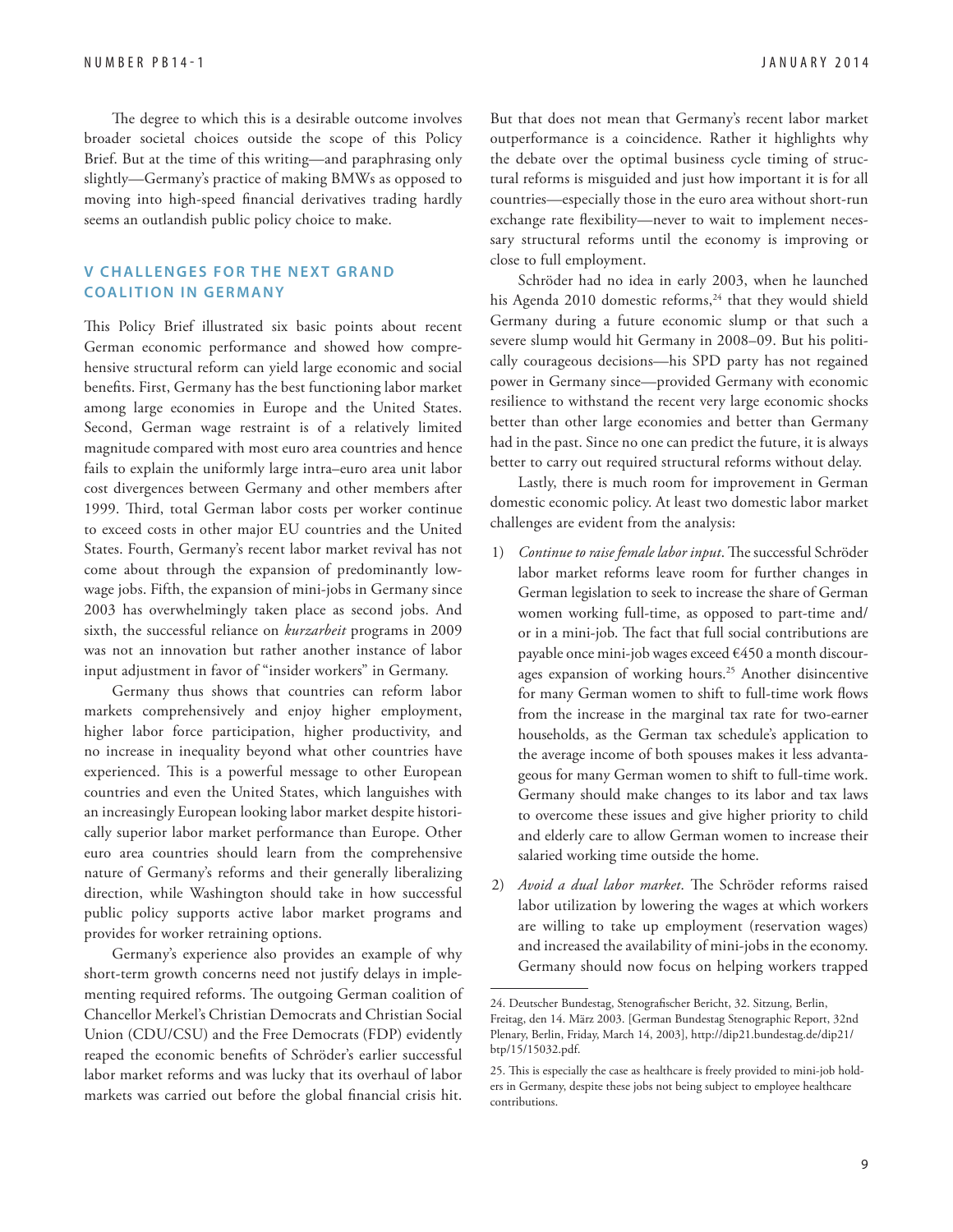in quick-turnover, part-time, and low-wage employment by providing them with skill upgrading options so they can take permanent and higher-paid jobs. At the same time, the country should reduce the gap between well-protected regular jobs subject to full social security contributions and other types of employment by introducing more flexibility for "insiders" in higher-end work.

#### **R E F E R E N C E S**

Bundesagentur für Arbeit. 2007. Übersicht Mini- and Midijobs (May). [Available at http://statistik.arbeitsagentur.de/Statischer-Content/](http://statistik.arbeitsagentur.de/Statischer-Content/Statistische-Analysen/Statistische-Sonderberichte/Generische-Publikationen/Mini-Midijobs-2005.pdf) Statistische-Analysen/Statistische-Sonderberichte/Generische-Publikationen/Mini-Midijobs-2005.pdf.

Bundesagentur für Arbeit. 2013. *Arbeitsmarkt in Deutschland Zeitreihen bis 2012* [*German Labor Market Timeseries until 2012*]. Available at http:// [statistik.arbeitsagentur.de/Statischer-Content/Statistische-Analysen/](http://statistik.arbeitsagentur.de/Statischer-Content/Statistische-Analysen/Analytikreports/Zentrale-Analytikreports/Jaehrliche-Analytikreports/Generische-Publikationen/Arbeitsmarkt-Deutschland-Zeitreihen/Analyse-Arbeitsmarkt-Deutschland-Zeitreihen-2012.pdf) Analytikreports/Zentrale-Analytikreports/Jaehrliche-Analytikreports/ Generische-Publikationen/Arbeitsmarkt-Deutschland-Zeitreihen/ Analyse-Arbeitsmarkt-Deutschland-Zeitreihen-2012.pdf.

DESTATIS (Statistisches Bundesamt). 2012. *Quality of Employment: Earning Money and What Else Counts 2012*. Federal Statistical Office of Germany. Available at www.destatis.de/EN/Publications/ Specialized/LabourMarket/QualityEmployment0010016129004. pdf?\_\_blob=publicationFile.

Katz, Lawrence, and Alan Krueger. 1999. *The High-Pressure U.S. Labor Market of the 1990s*. Brookings Papers on Economic Activity (Spring): [1–87. Available at www.brookings.edu/~/media/Projects/BPEA/Spring](www.brookings.edu/~/media/Projects/BPEA/Spring %201999/1999a_bpea_katz.PDF)  %201999/1999a\_bpea\_katz.PDF.

OECD (Organization for Economic Cooperation and Development). 2012. *Economic Survey of Germany 2012*. Paris.

OECD (Organization for Economic Cooperation and Development). 2013. *OECD Employment Outlook 2013*. Paris.

Twain, Mark. 1880. *A Tramp Abroad*. New York: Dover Publications.

Will, Henner. 2010. Kurzarbeit—makroökonom(etr)ische Erkenntnisse über einen klassischen allrounder [Kurzarbeit—Macroeconomic/ econometric insights from a classic allrounder]. Paper presented at IWH/IAB-Workshops zur Arbeitsmarktpolitik Lohnpolitik nach der [Krise, Halle, October 21–22. Available at www.iwh-halle.de/d/start/](www.iwh-halle.de/d/start/News/workshops/20101021/PDF/2/Henner%20Will.pdf) News/workshops/20101021/PDF/2/Henner%20Will.pdf.

Whyte, Philip. 2010. *Why Germany Is Not a Model for the Eurozone*. Center for European Reform Essays. London: Center for European Reform. Available at www.cer.org.uk/sites/default/files/publications/ attachments/pdf/2011/essay\_germany\_eurozone\_oct10-189.pdf.

#### **DATABASES USED**

Bundesagentur für Arbeit Online Employment Database, available at [http://statistik.arbeitsagentur.de/Navigation/Statistik/Statistik-nach-](http://statistik.arbeitsagentur.de/Navigation/Statistik/Statistik-nach-Themen/Beschaeftigung/Beschaeftigung-Nav.html)Themen/Beschaeftigung/Beschaeftigung-Nav.html.

[Bundesbank Online Database, available at www.bundesbank.](www.bundesbank.de/Navigation/DE/Statistiken/Zeitreihen_Datenbanken/Mak�rooekonomische_Zeitreihen/makrooekonomische_zeitreihen_node.html) de/Navigation/DE/Statistiken/Zeitreihen\_Datenbanken/Makrooekonomische\_Zeitreihen/makrooekonomische\_zeitreihen\_node. html.

Bureau of Labor Statistics Current Population Survey Database, available at www.bls.gov/cps.

European Commission Economic Sentiment Indicator Database, available at http://ec.europa.eu/economy\_finance/db\_indicators/surveys/ index\_en.htm.

[Eurostat Employment and Labor Force Statistics, available at http://](http://epp.eurostat.ec.europa.eu/portal/page/portal/statistics/search_database) epp.eurostat.ec.europa.eu/portal/page/portal/statistics/search\_database.

[OECD Labor Force Statistics, available at www.oecd-ilibrary.org/employ](www.oecd-ilibrary.org/employment/data/oecd -employment-and-labour-market-statistics_lfs-data-en)ment/data/oecd -employment-and-labour-market-statistics\_lfs-data-en.

[OECD Main Economic Indicators Database, available at www.oecd](www.oecd-ilibrary.org/economics/data/main-economic-indicators_mei-data-en)ilibrary.org/economics/data/main-economic-indicators\_mei-data-en.

OECD Taxing Wages Database, available at www.oecd.org/ctp/taxpolicy/taxing-wages.htm#TW\_G.

Statistisches Bundesamt (DESTATIS) Online Database, available at www-genesis.destatis.de/genesis/online.

The Conference Board Total Economy Database, January 2013, available at www.conference-board.org/data/economydatabase.

*This publication has been subjected to a prepublication peer review intended to ensure analytical quality. The views* expressed are those of the author. This publication is part of the overall program of the Peterson Institute for International *Economics, as endorsed by its Board of Directors, but it does not necessarily reflect the views of individual members of the* Board or of the Institute's staff or management. The Institute is an independent, private, nonprofit institution for rigorous, intellectually honest study and open discussion of international economic policy. Its work is made possible by finan*cial support from a highly diverse group of philanthropic foundations, private corporations, and interested individuals, as well as by income on its capital fund. For a list of Institute supporters, please see www.piie.com/supporters.cfm.*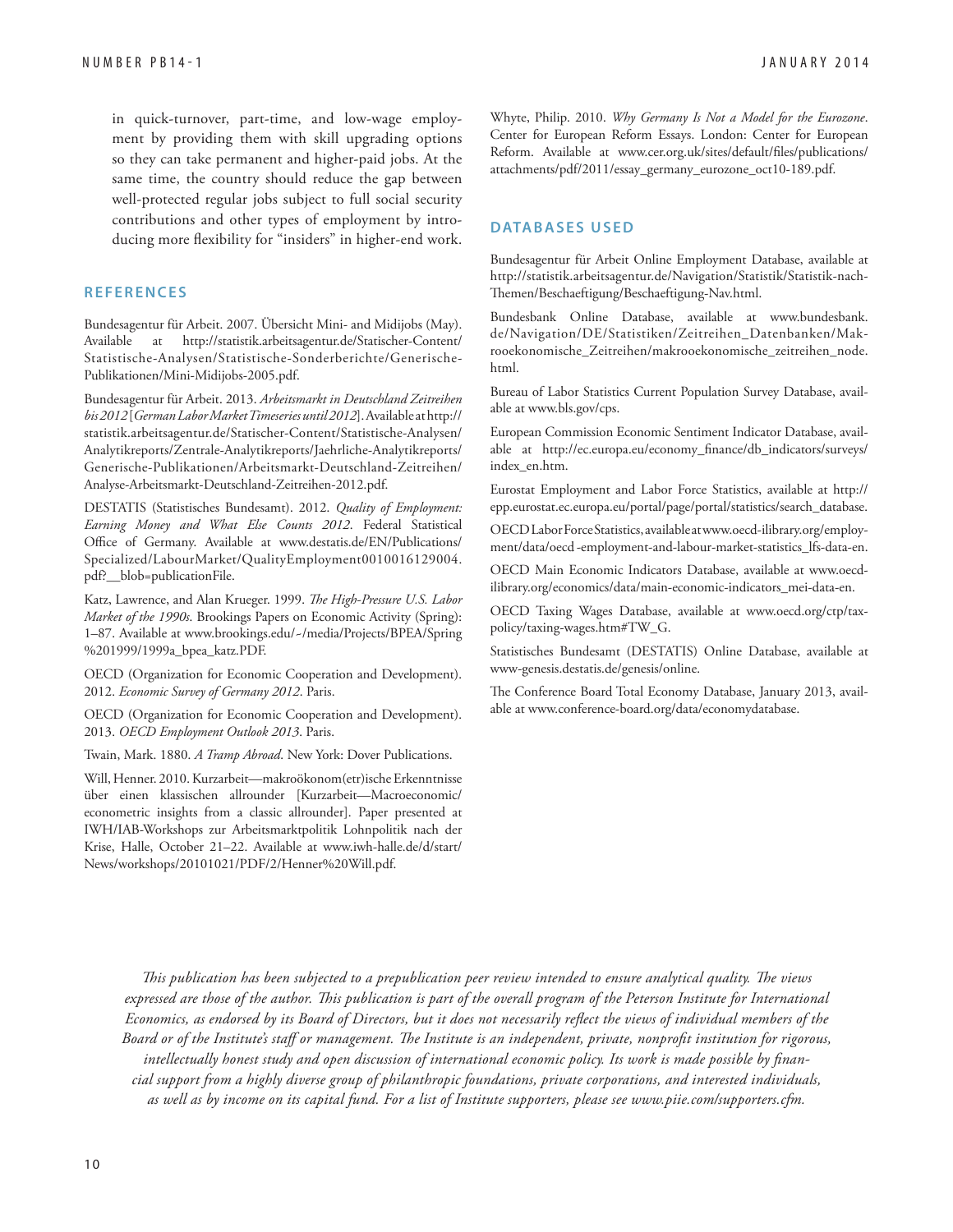

Figure 1 Employment-population ratios, 15-64 years, 1992Q1-2013Q2 **Figure 1 Employment-population ratios, 15–64 years, 1992Q1–2013Q2**

11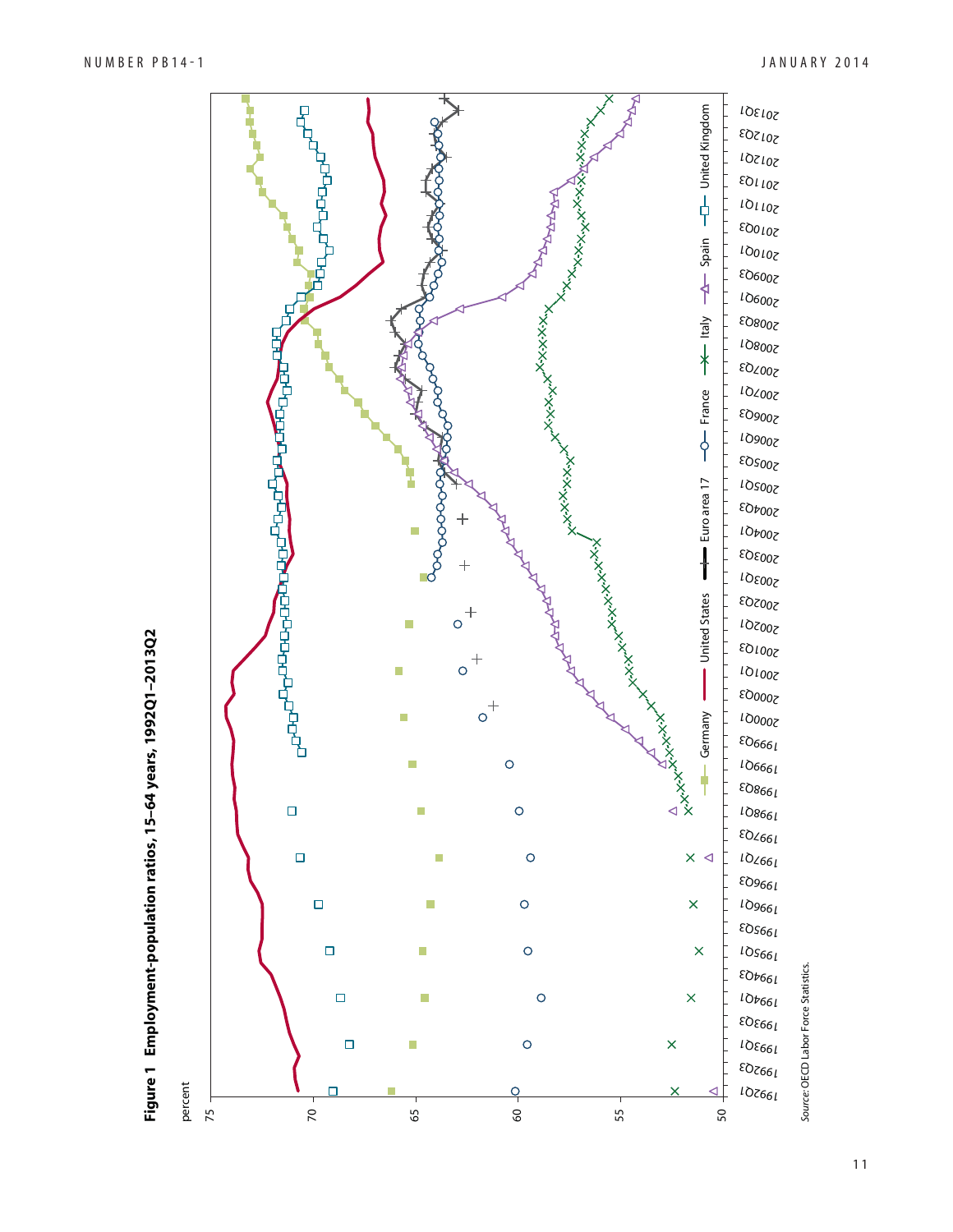

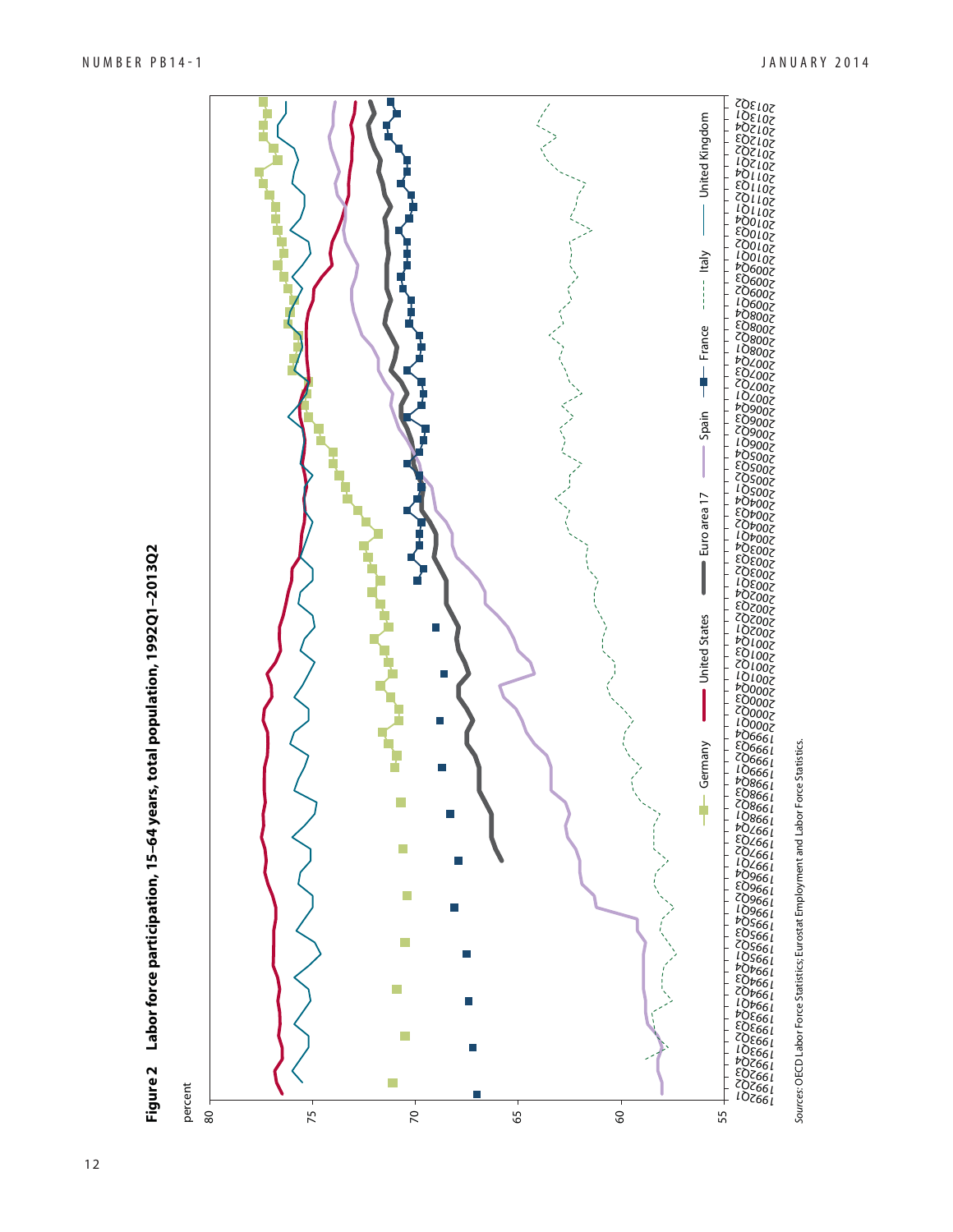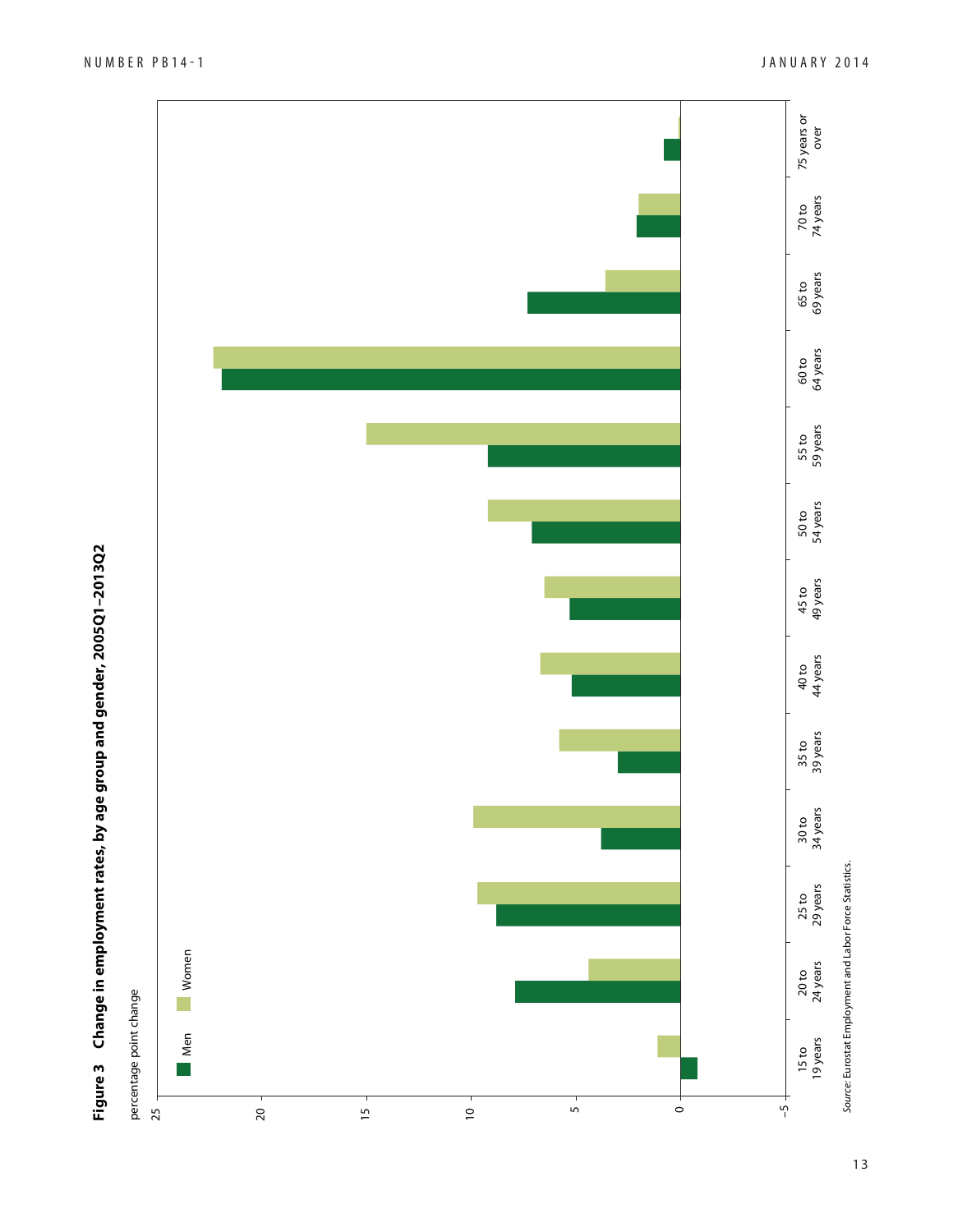



14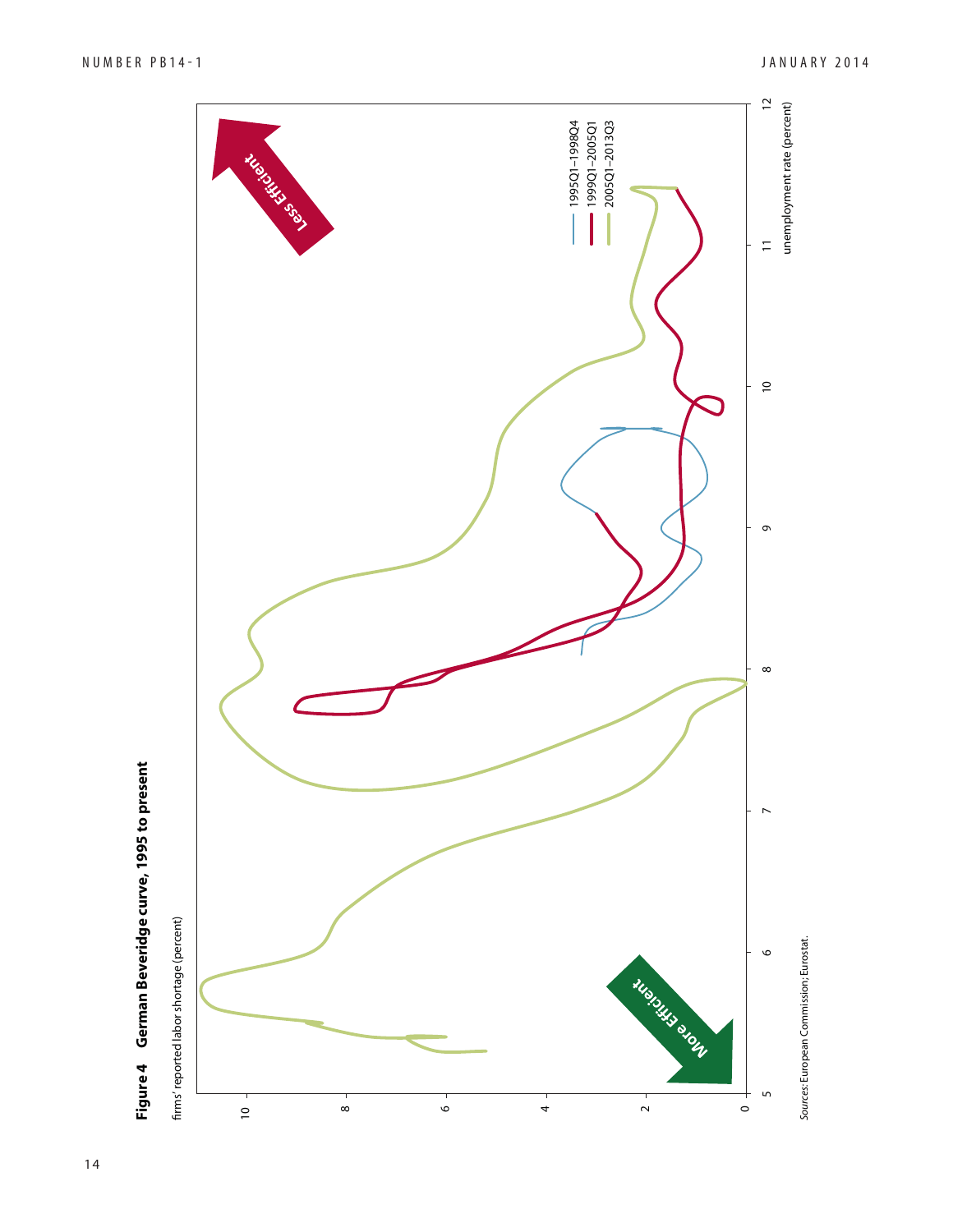

![](_page_14_Figure_3.jpeg)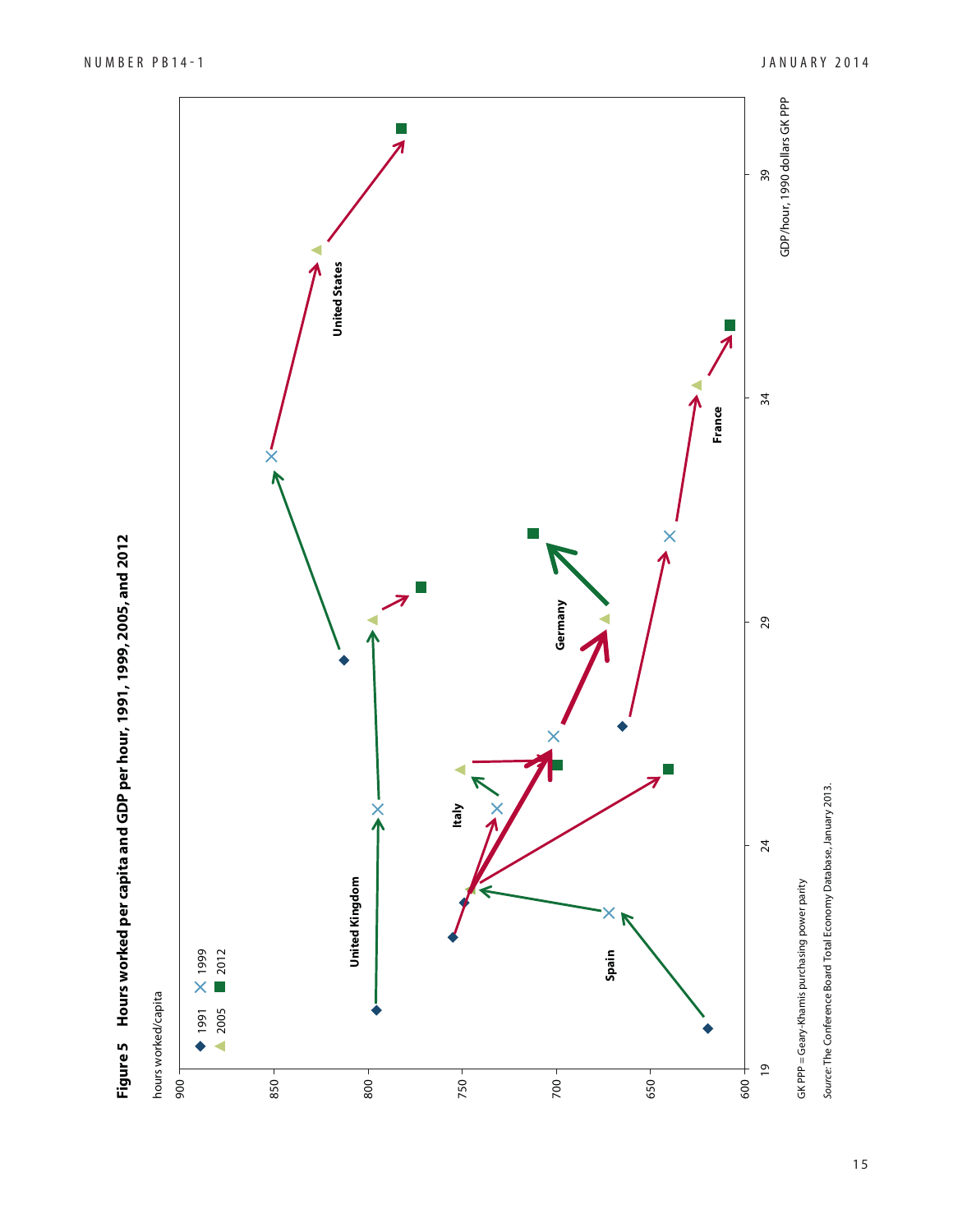|                                         | Implementation |                                                                                                                                                                                                                                                                                                                                                                                                       |                                                                                     |
|-----------------------------------------|----------------|-------------------------------------------------------------------------------------------------------------------------------------------------------------------------------------------------------------------------------------------------------------------------------------------------------------------------------------------------------------------------------------------------------|-------------------------------------------------------------------------------------|
| <b>Reform</b>                           | date           | <b>Main features</b>                                                                                                                                                                                                                                                                                                                                                                                  | Likely jobs market effect                                                           |
| Job-AOTIV                               | 2002           | Introduce individual quantitative profiling of<br>jobseekers. More efficient use of active labor market<br>policies.                                                                                                                                                                                                                                                                                  | Improved job search efficiency.                                                     |
| Hartz I                                 | January 2003   | Enlist private firms to help jobless find work. Tighten<br>conditions for acceptability of jobs and introduce<br>sanctions for jobless person's refusal of job offer.<br>Liberalize temporary agency work.                                                                                                                                                                                            | Improved job search efficiency<br>and enhanced incentives to take<br>up employment. |
| Hartz II                                | January 2003   | Reform mini- and midi-jobs with limited social<br>contributions. New subsidy for unemployed who<br>become self-employed (Ich AG).                                                                                                                                                                                                                                                                     | Raising incentives to take up<br>employment.                                        |
| Hartz III                               | January 2004   | Reorganize Federal Employment Agency towards<br>more efficient servicing of jobless people. Simplify<br>active and passive labor market policies.                                                                                                                                                                                                                                                     | Improved job search efficiency.                                                     |
| Hartz <sub>IV</sub>                     | January 2005   | Merge long-term unemployment assistance and<br>social assistance into a (lower) means-tested<br>unemployment benefit II.                                                                                                                                                                                                                                                                              | Raising work incentives to<br>welfare recipients by lowering<br>reservation wages.  |
| Cut in unemployment<br>benefit duration | February 2006  | Maximum benefit duration cut to 12 months (from<br>26 months) for recipients up to 54 years and<br>18 months (from 32 months) for recipients 55 and<br>over.                                                                                                                                                                                                                                          |                                                                                     |
| Phasing out early<br>retirement options | $2006 - 10$    | Increase age threshold for early pension for<br>unemployed (Altersrente wegen arbeitslosingkeit)<br>from age 60 to 63 in 2006-08. Eliminate the<br>option for unemployed over age 58 to receive<br>unemployment benefits without actively searching<br>fo work (58er Regelung). Eliminate subsidies for<br>part-time employment for older worker new<br>entrants (Altersteilzeit) after January 2010. | Increased work incentives for<br>older workers.                                     |

**Table 1 Main featues of Germany's labor market overhaul, 2002–10**

Source: OECD (2012, 43).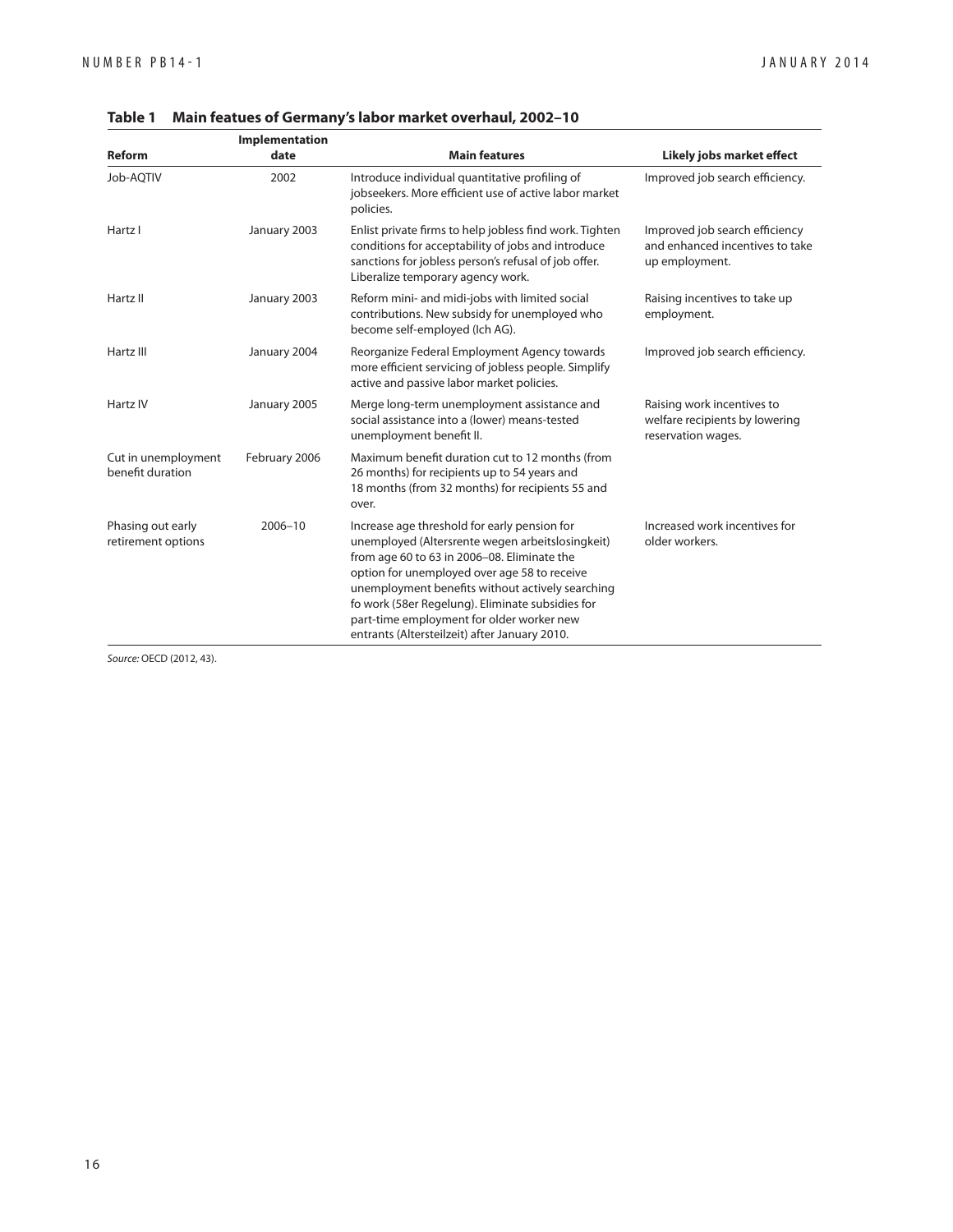![](_page_16_Figure_2.jpeg)

Figure 6 Hourly manufacturing wages, 1999-2012 **Figure 6 Hourly manufacturing wages, 1999–2012**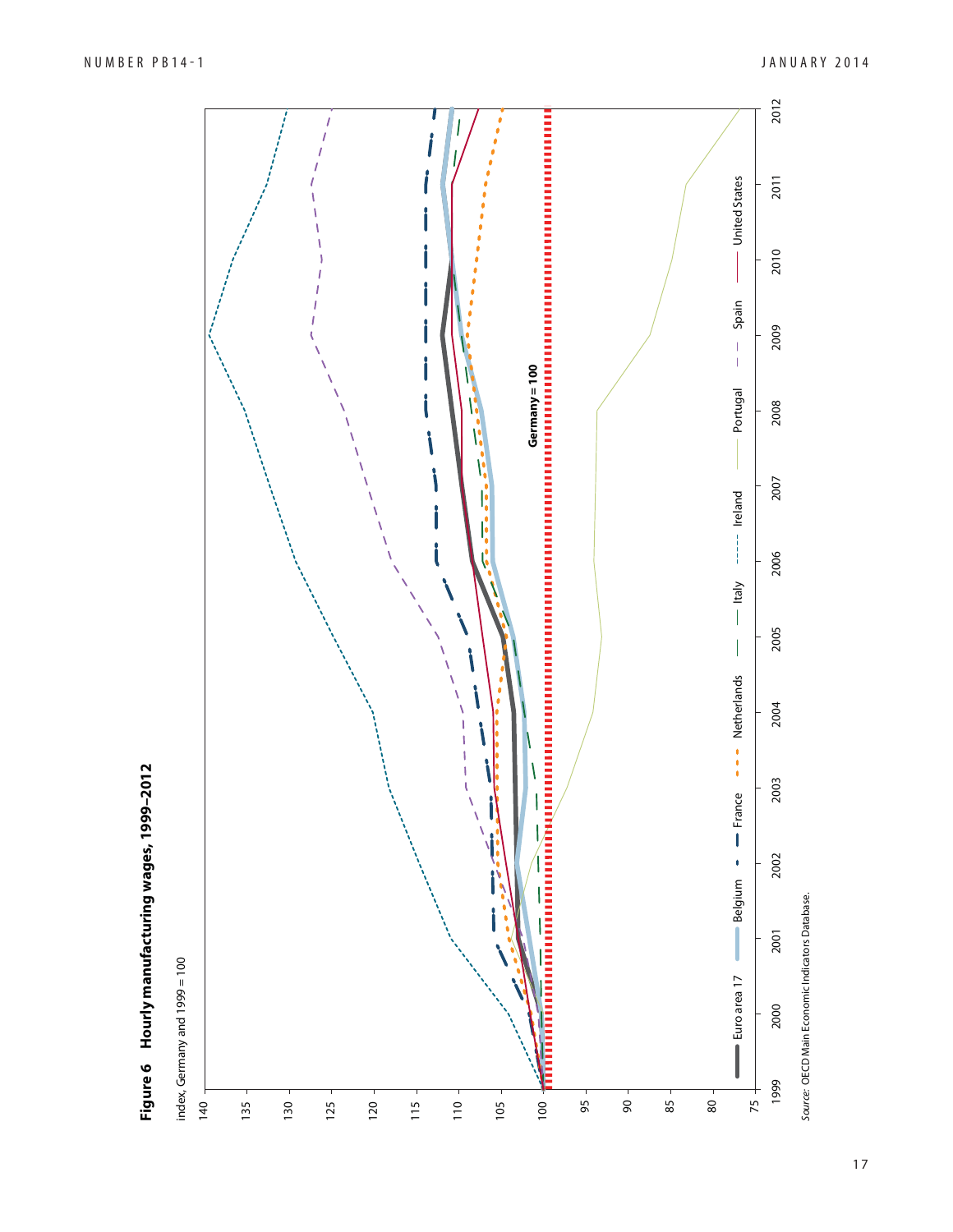![](_page_17_Figure_2.jpeg)

Note: Data for single worker earning 100 percent of average earnings with no children. Note: Data for single worker earning 100 percent of average earnings with no children.

Source: OECD Taxing Wages Database. Source: OECD Taxing Wages Database.

**Figure 7 Total gross labor costs before taxes, 2000 and 2012**

Figure 7 Total gross labor costs before taxes, 2000 and 2012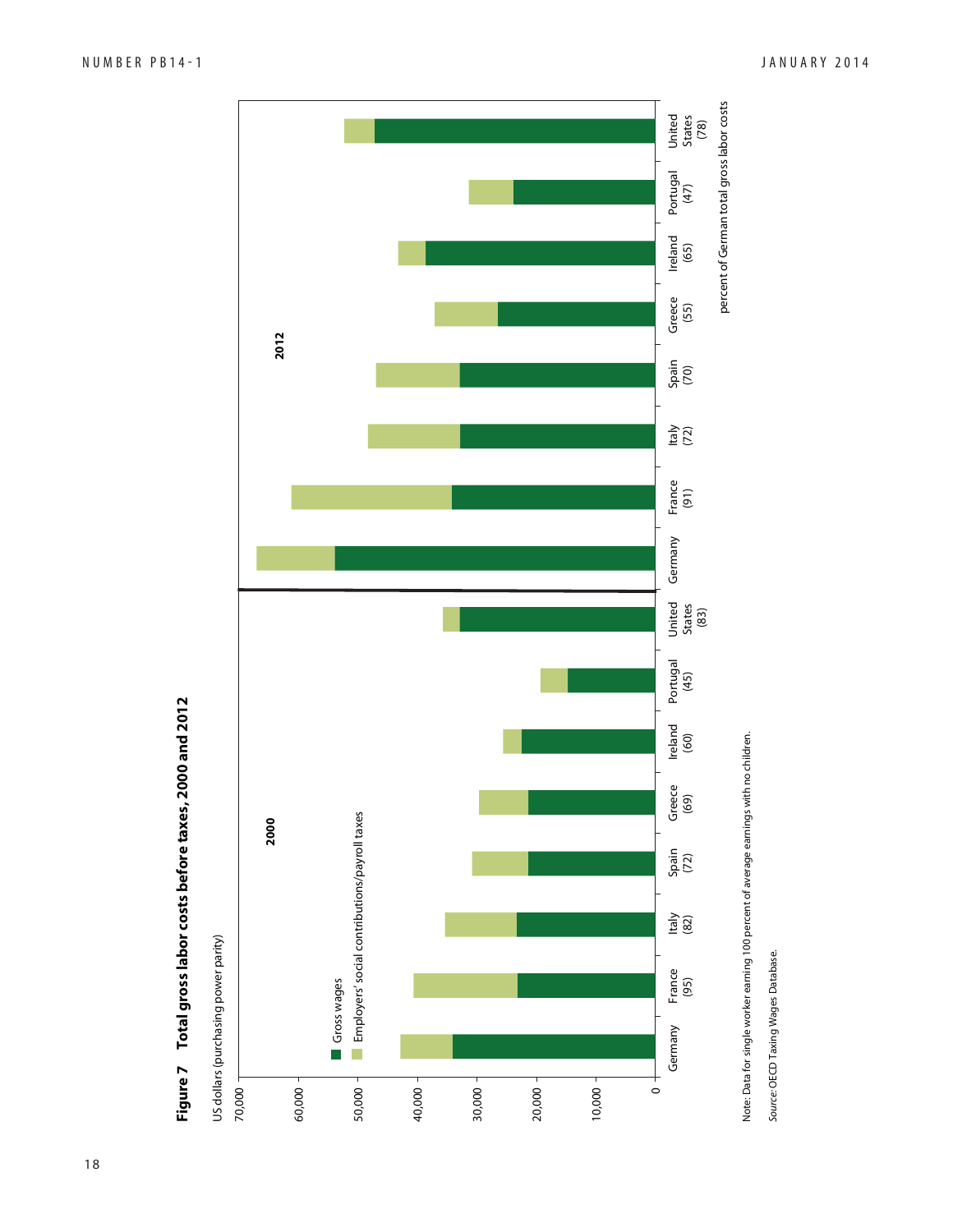![](_page_18_Figure_0.jpeg)

Figure 8 German employment and unemployment, 1992-2013 **Figure 8 German employment and unemployment, 1992–2013**

Note: Employment data refer to Q2 data after 1999. Note: Employment data refer to Q2 data after 1999.

Source: Bundesagentur für Arbeit Online Employment Database. *Source:* Bundesagentur für Arbeit Online Employment Database.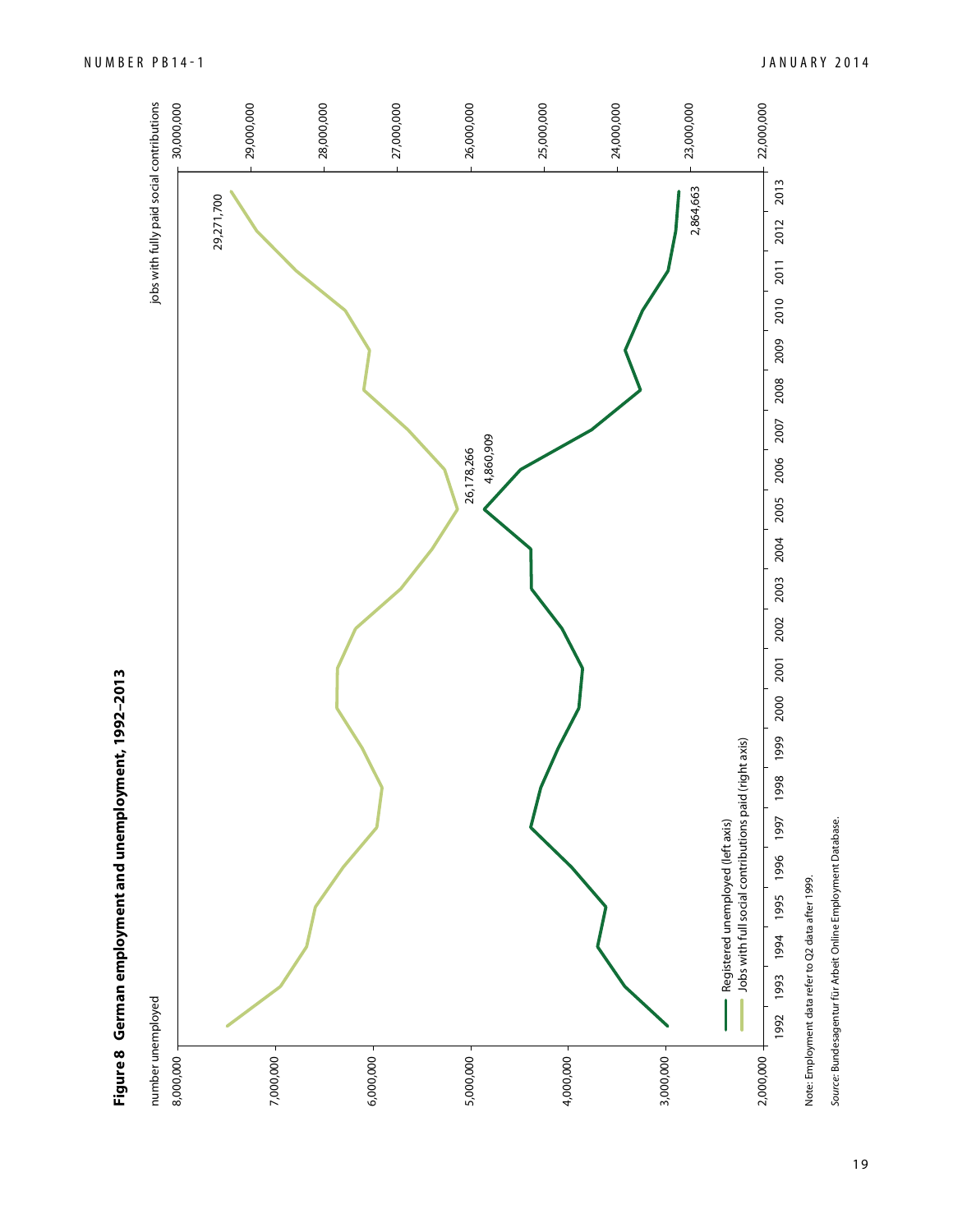![](_page_19_Figure_0.jpeg)

Figure 9 German "mini-jobs" by category and jobs with full social insurance, 1999–2013 **Figure 9 German "mini-jobs" by category and jobs with full social insurance, 1999–2013**

Source: Bundesagentur für Arbeit Online Employment Database.

Source: Bundesagentur für Arbeit Online Employment Database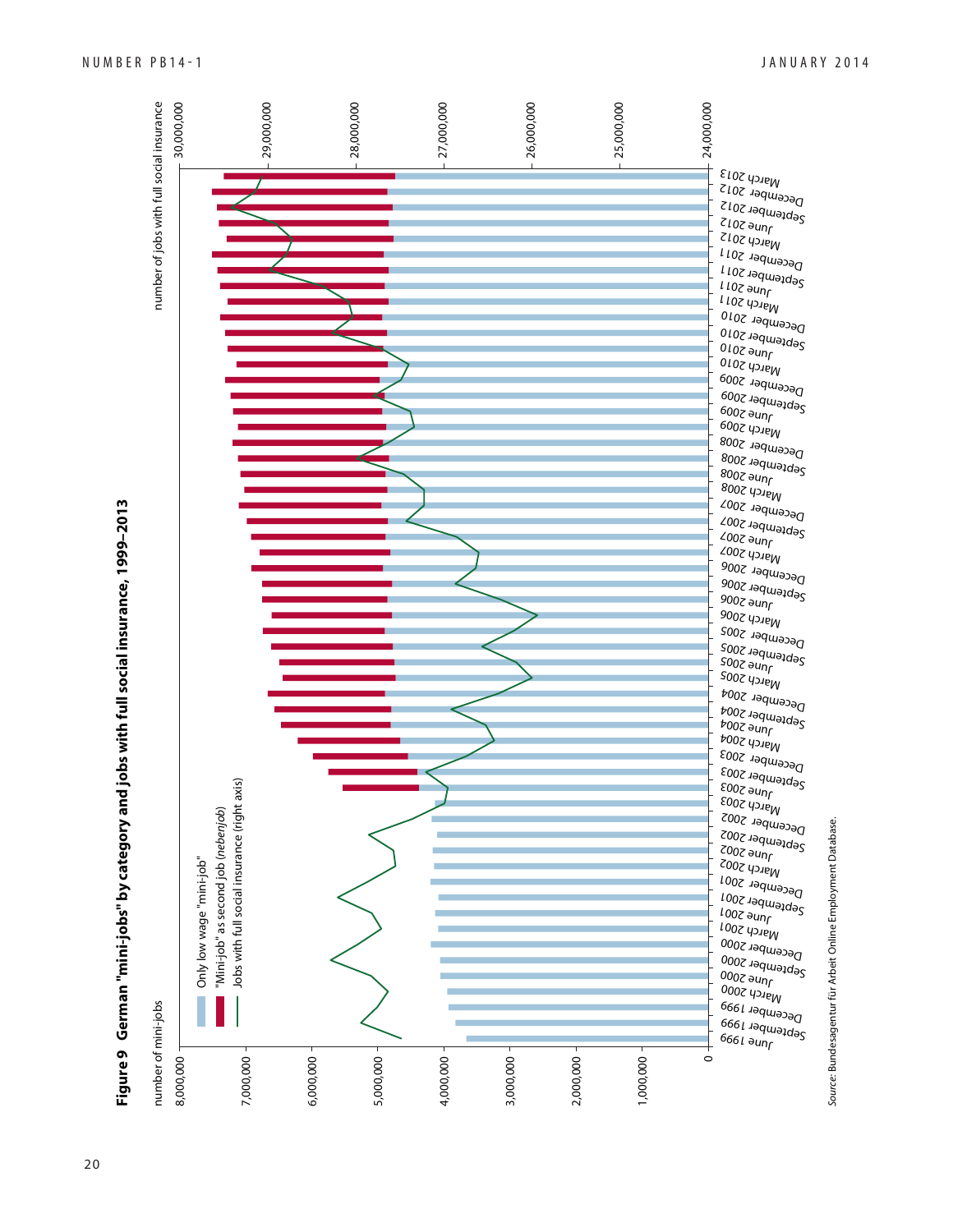![](_page_20_Figure_2.jpeg)

21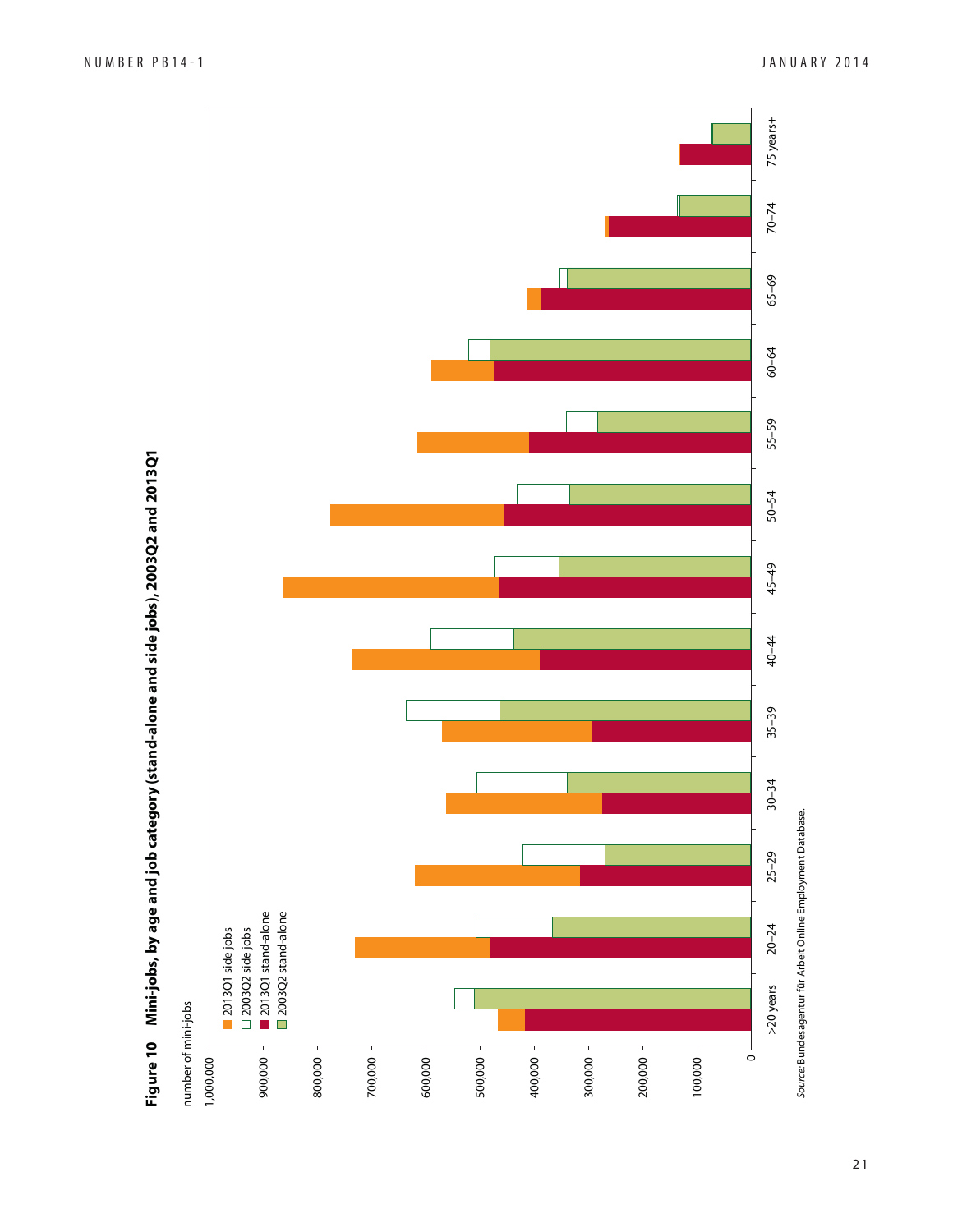![](_page_21_Figure_1.jpeg)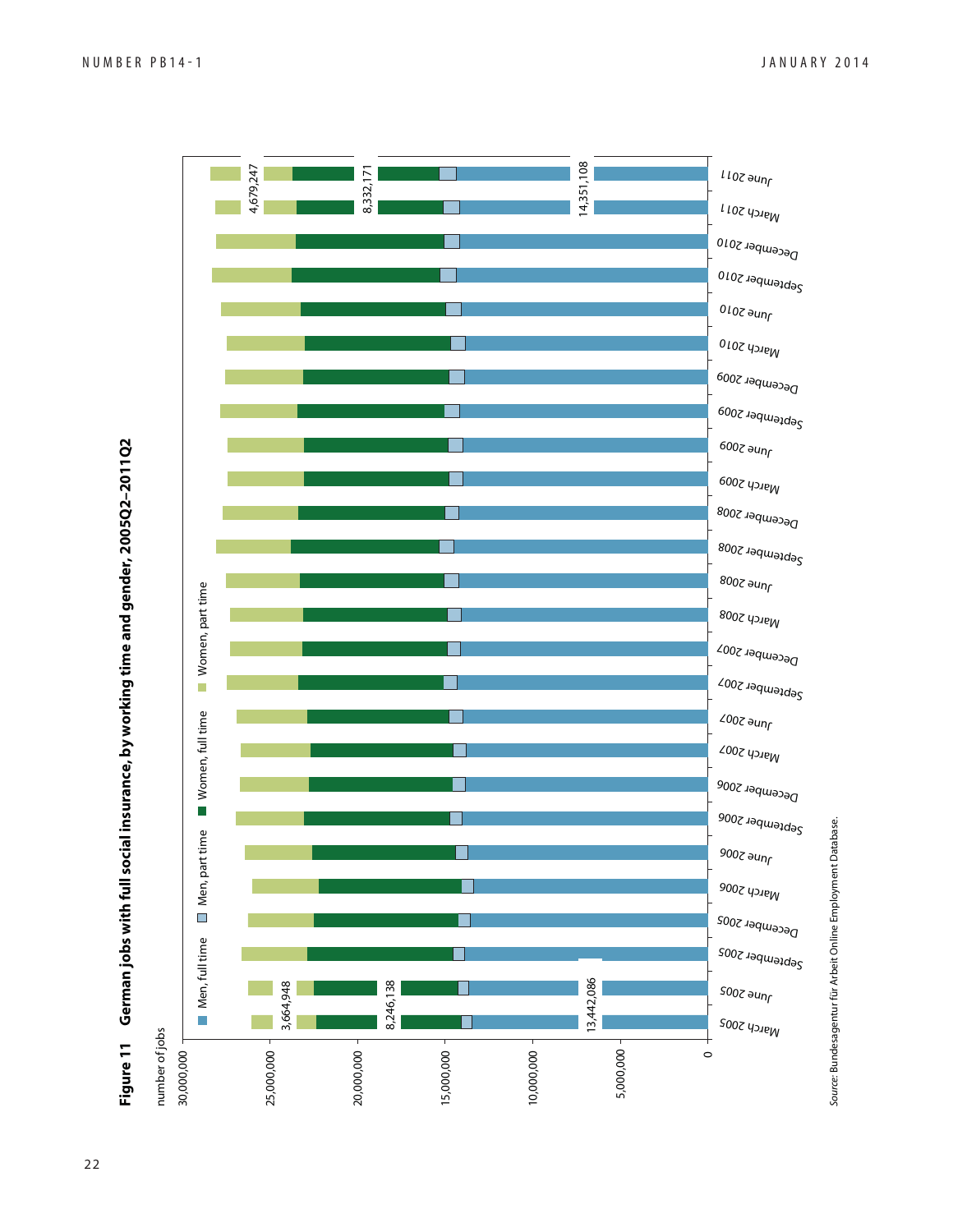![](_page_22_Figure_2.jpeg)

Figure 12 Mini-job creation, by category of mini-job and gender, 1999-2013 **Figure 12 Mini-job creation, by category of mini-job and gender, 1999–2013**

Source: Bundesagentur für Arbeit Online Employment Database. Source: Bundesagentur für Arbeit Online Employment Database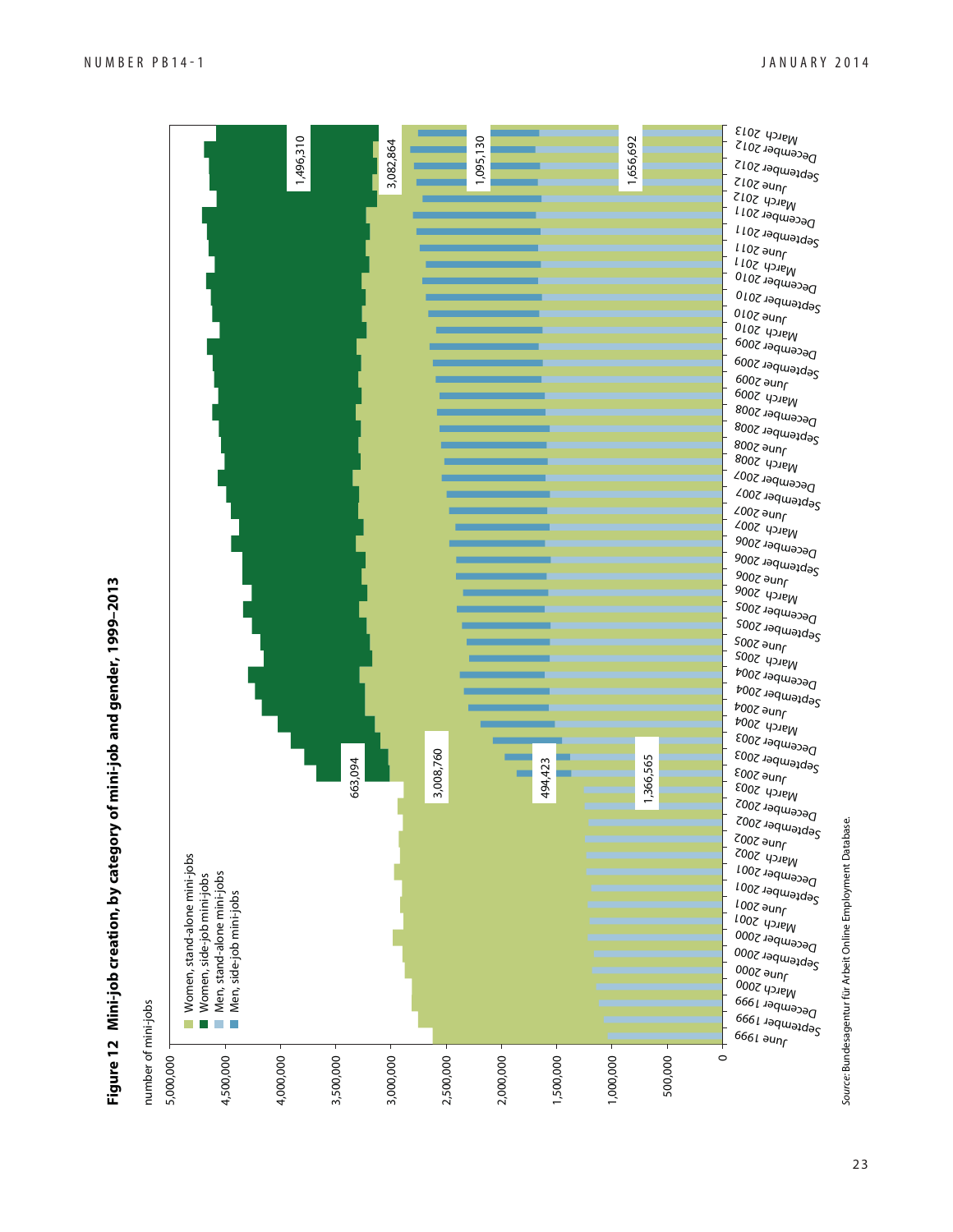![](_page_23_Figure_2.jpeg)

![](_page_23_Figure_3.jpeg)